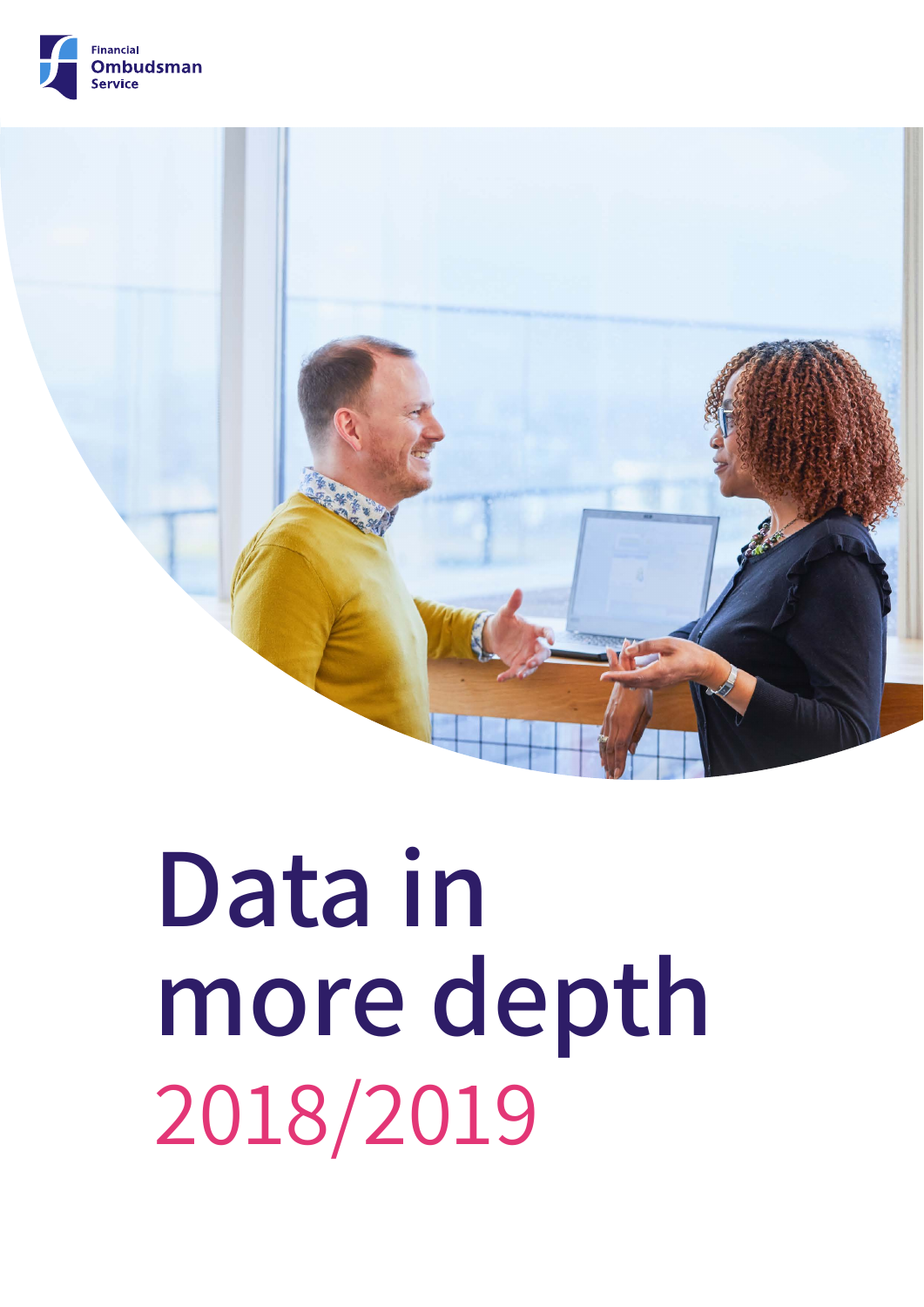## <span id="page-1-0"></span>**Contents**

| <b>Table</b> |                                                                                       | <b>Page Number</b> |
|--------------|---------------------------------------------------------------------------------------|--------------------|
|              | About this year's enquiries                                                           |                    |
| 1            | <b>Volume of contacts</b>                                                             | 3                  |
| 2            | <b>Volume of new enquiries</b>                                                        | 3                  |
| 3            | What people's enquiries were about                                                    | 4                  |
|              | About this year's new complaints                                                      |                    |
| 4            | What the new complaints were about                                                    | 5                  |
| 5            | What the new complaints were about, excluding PPI                                     | 5                  |
| 6            | What the new insurance complaints were about                                          | $6\phantom{a}$     |
| 7            | What the new banking and credit complaints were about                                 | $\overline{7}$     |
| 8            | What the new investments and pensions complaints were about                           | $\overline{7}$     |
| 9            | Volumes of new complaints - by product                                                | 8                  |
| 10           | What issues the new complaints involved                                               | 11                 |
| 11           | How complaints were spread across the businesses we cover                             | 12                 |
|              | About this year's resolved complaints                                                 |                    |
| 12           | <b>Total complaints we resolved</b>                                                   | 12                 |
| 13           | What our ombudsmen's final decisions were about                                       | $12 \overline{ }$  |
| 14           | Proportion of complaints in each area resolved by an ombudsman's final decision       | 13                 |
| 15           | Complaints where we awarded compensation for non-financial loss (e.g. inconvenience   | 13                 |
|              | or upset)                                                                             |                    |
| 16           | How many complaints we upheld - by product                                            | 13                 |
|              | <b>Complaints about independent financial advisers (IFAs)</b>                         |                    |
| 17           | <b>New complaints against IFAs</b>                                                    | 14                 |
| 18           | Uphold rate for top five most complained about products in complaints against IFAs    | 15                 |
| 19           | Uphold rate for different complaint types against IFAs                                | 15                 |
| 20           | Resolved complaints where the event being complained about happened over 15 years ago | 15                 |
|              | <b>About our service</b>                                                              |                    |
| 21           | How quickly we resolved complaints                                                    | 16                 |
| 22           | Proportion of complaints resolved within three months - by product                    | 16                 |
| 23           | PPI complaints waiting to be resolved at 31 March 2019                                | 16                 |
| 24           | How people who complained to us rated our service                                     | 17                 |
| 25           | How complaints handlers at financial businesses rated our service                     | 17                 |
| 26           | How managers at financial businesses rated our service                                | 18                 |
|              | About people who used our service                                                     |                    |
| 27           | How people brought complaints to us                                                   | 18                 |
| 28           | <b>Complaints we received from micro-enterprises</b>                                  | 19                 |
| 29           | How people said they'd heard about us                                                 | 19                 |
| 30           | Where people who complained to us live                                                | 19                 |
| 31           | The gender of people who complained to us                                             | 20                 |
| 32           | The ethnic backgrounds of people who complained to us                                 | 20                 |
| 33           | The ages of people who complained to us                                               | 20                 |
| 34           | What people of different ages complained about                                        | 20                 |
| 35           | The socio-economic background of people who complained to us this year                | 21                 |
| 36           | What people from different socio-economic backgrounds complained about this year      | 21                 |
| 37           | The occupational status of people who complained to us                                | 21                 |
| 38           | The occupational background of people who complained to us                            | 22                 |
| 39           | Awareness of the ombudsman service                                                    | 22                 |
| 40           | Awareness of the ombudsman service among different groups of people                   | 22                 |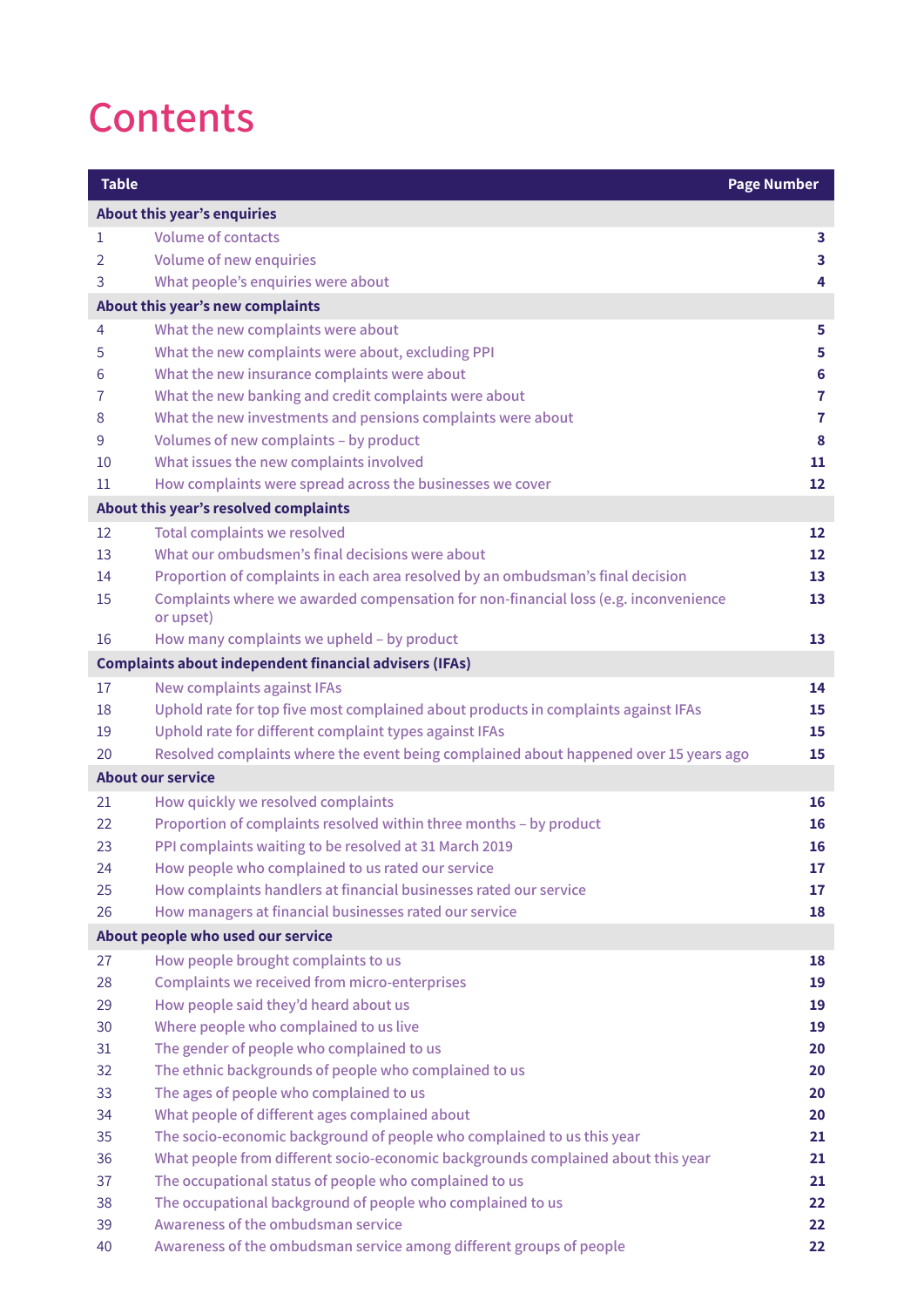## **Data in more depth**

## **About this year's enquiries**

<span id="page-2-0"></span>

| 1. Volume of contact |                      |                                      |              |  |  |
|----------------------|----------------------|--------------------------------------|--------------|--|--|
|                      | <b>Phone contact</b> | Written contact (including by email) | <b>Total</b> |  |  |
| 2018/2019            | 633,261              | 1,047,133                            | 1,680,394    |  |  |
| 2017/2018            | 624,769              | 831,627                              | 1,456,396    |  |  |
| 2016/2017            | 604,278              | 790,101                              | 1,394,379    |  |  |
| 2015/2016            | 806,171              | 825,784                              | 1,631,955    |  |  |
| 2014/2015            | 927,737              | 859,236                              | 1,786,973    |  |  |

<span id="page-2-1"></span>

| 2. Volume of new enquiries |                              |                                    |                                        |                   |                                                                                                                                                                                  |                        |
|----------------------------|------------------------------|------------------------------------|----------------------------------------|-------------------|----------------------------------------------------------------------------------------------------------------------------------------------------------------------------------|------------------------|
|                            | <b>Banking</b><br>and credit | <b>Investments</b><br>and pensions | <b>Insurance</b><br>(excluding<br>PPI) | PPI               | Other problems<br>and concerns that<br>people didn't know<br>where else to take<br>(for example, debt-<br>related worries and<br>confusion about<br>how to sort out a<br>problem | Total new<br>enquiries |
| 2018/2019                  | 34%<br>(235, 016)            | 4%<br>(26, 421)                    | 10%<br>(68, 042)                       | 39%<br>(265, 690) | 14%<br>(93, 941)                                                                                                                                                                 | 689,110                |
| 2017/2018                  | 28%<br>(169, 265)            | 4%<br>(21, 512)                    | 11%<br>(64, 649)                       | 45%<br>(278, 520) | 13%<br>(78, 921)                                                                                                                                                                 | 612,867                |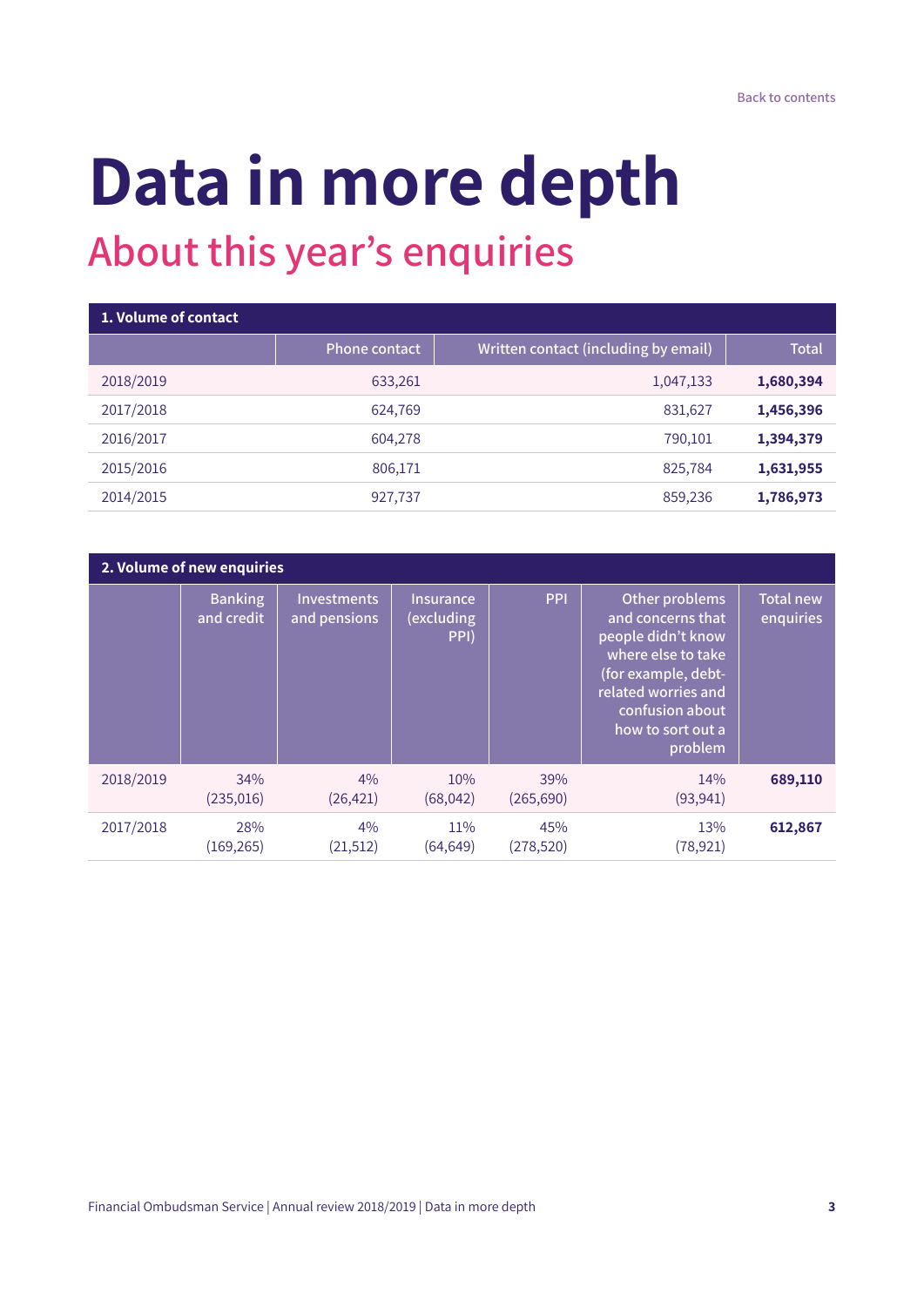| 3. What people's enquiries were about<br>(including enquiries that didn't progress to become a complaint)                                                      |                |                |  |  |
|----------------------------------------------------------------------------------------------------------------------------------------------------------------|----------------|----------------|--|--|
| <b>Product or issue</b>                                                                                                                                        | 2017/2018 %    | 2018/2019 %    |  |  |
| PPI                                                                                                                                                            | 45             | 39             |  |  |
| Loans and credit                                                                                                                                               | 11             | 18             |  |  |
| Current accounts (including packaged bank accounts)                                                                                                            | 9              | 9              |  |  |
| Car and motorbike insurance                                                                                                                                    | 4              | 4              |  |  |
| Credit cards                                                                                                                                                   | 3              | 3              |  |  |
| Warranties, mobile phone cover, home emergency cover and other<br>types of general insurance                                                                   | 3              | 3              |  |  |
| Mortgages                                                                                                                                                      | $\overline{2}$ | 2              |  |  |
| Interbank transfers, electronic money and other banking services                                                                                               | $\overline{2}$ | $\overline{2}$ |  |  |
| Household insurance                                                                                                                                            | $\overline{2}$ | $\overline{2}$ |  |  |
| Pension products                                                                                                                                               | 1              | 1              |  |  |
| Other products                                                                                                                                                 | 5              | 3              |  |  |
| Other problems and concerns that people didn't know where else to<br>take (for example, debt related worries and confusion about how to<br>sort out a problem) | 13             | 14             |  |  |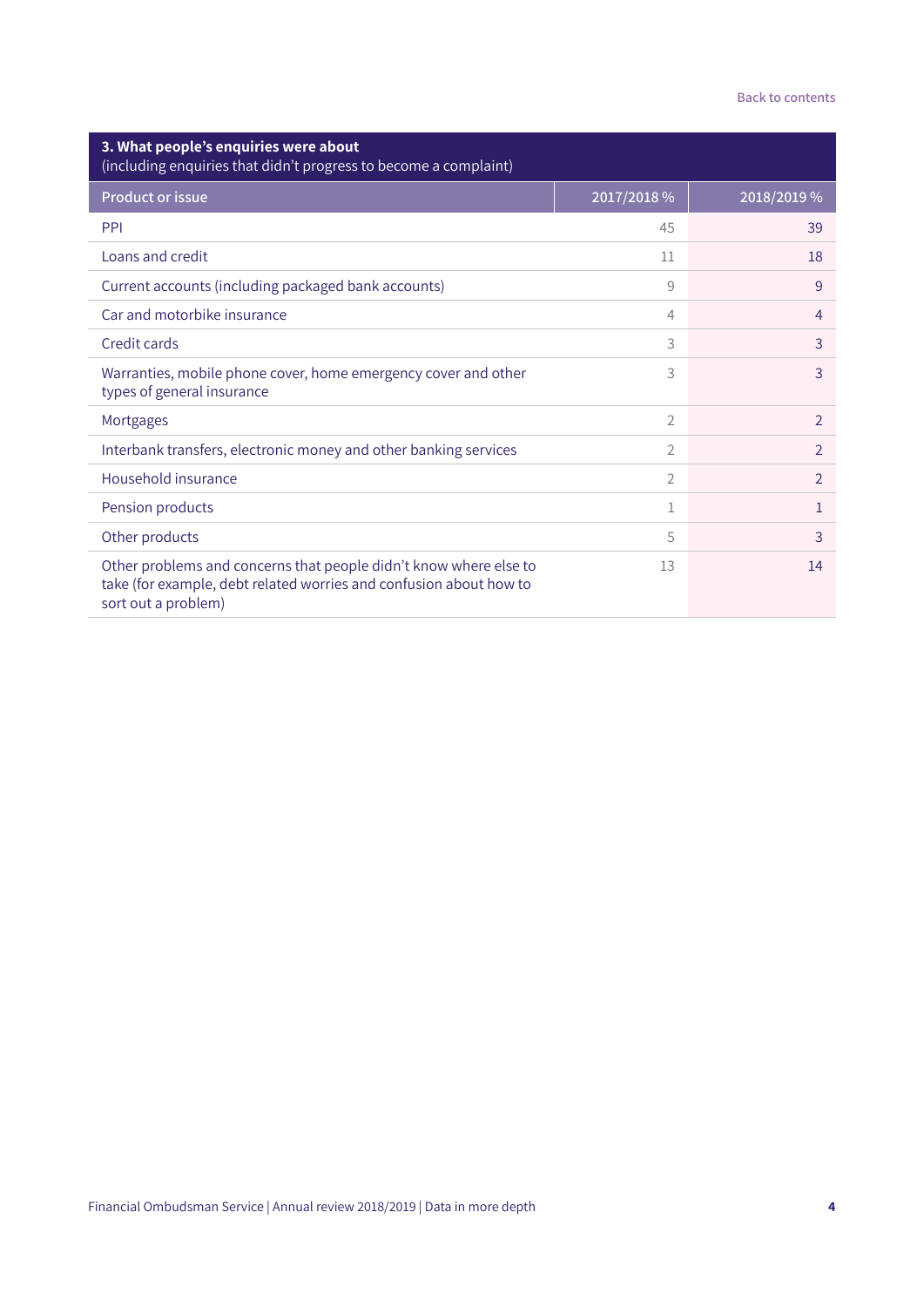## **About this year's new complaints**

<span id="page-4-0"></span>

| 4. What the new complaints were about |                              |                                    |                                     |                   |                                |
|---------------------------------------|------------------------------|------------------------------------|-------------------------------------|-------------------|--------------------------------|
|                                       | <b>Banking and</b><br>credit | <b>Investments</b><br>and pensions | <b>Insurance</b><br>(excluding PPI) | PPI               | <b>Total new</b><br>complaints |
| 2018/2019                             | 39%<br>(149, 933)            | 4%<br>(15,606)                     | 11%<br>(42, 346)                    | 46%<br>(180, 507) | 388,392                        |
| 2017/2018                             | 31%<br>(104, 214)            | 4%<br>(12, 632)                    | 11%<br>(36, 703)                    | 55%<br>(186, 418) | 339,967                        |
| 2016/2017                             | 31 %<br>(99, 888)            | 4%<br>(14, 471)                    | 12%<br>(38, 155)                    | 53%<br>(168, 769) | 321,283                        |
| 2015/2016                             | 31%<br>(106, 327)            | 4%<br>(14, 576)                    | 9%<br>(31, 284)                     | 56%<br>(188, 712) | 340,899                        |
| 2014/2015                             | 24.5%<br>(79, 763)           | 4.5%<br>(14, 723)                  | 9%<br>(30,080)                      | 62%<br>(204, 943) | 329,509                        |

<span id="page-4-1"></span>

| 5. What the new complaints were about, excluding PPI                                                  |                |                |  |  |
|-------------------------------------------------------------------------------------------------------|----------------|----------------|--|--|
| Product                                                                                               | 2017/2018 %    | 2018/2019 %    |  |  |
| Consumer credit products and services (e.g. hire purchase, debt collecting<br>and catalogue shopping) | 24             | 33             |  |  |
| Current accounts (including packaged bank accounts)                                                   | 21             | 20             |  |  |
| Credit cards                                                                                          | 7              | 7              |  |  |
| Motor insurance                                                                                       | 8              | 6              |  |  |
| Mortgages                                                                                             | 6              | 5              |  |  |
| Pensions                                                                                              | 3              | 4              |  |  |
| <b>Unsecured loans</b>                                                                                | 4              | 3              |  |  |
| <b>Buildings insurance</b>                                                                            | 3              | 3              |  |  |
| Travel insurance                                                                                      | $\overline{2}$ | $\overline{2}$ |  |  |
| Savings accounts                                                                                      | 2              | 1              |  |  |
| Term assurance                                                                                        | 1              | 1              |  |  |
| Whole-of-life policies and savings endowments                                                         | 1              | 1              |  |  |
| Contents insurance                                                                                    | 1              | 1              |  |  |
| Mortgage endowments                                                                                   | 1              | 1              |  |  |
| Other products                                                                                        | 16             | 13             |  |  |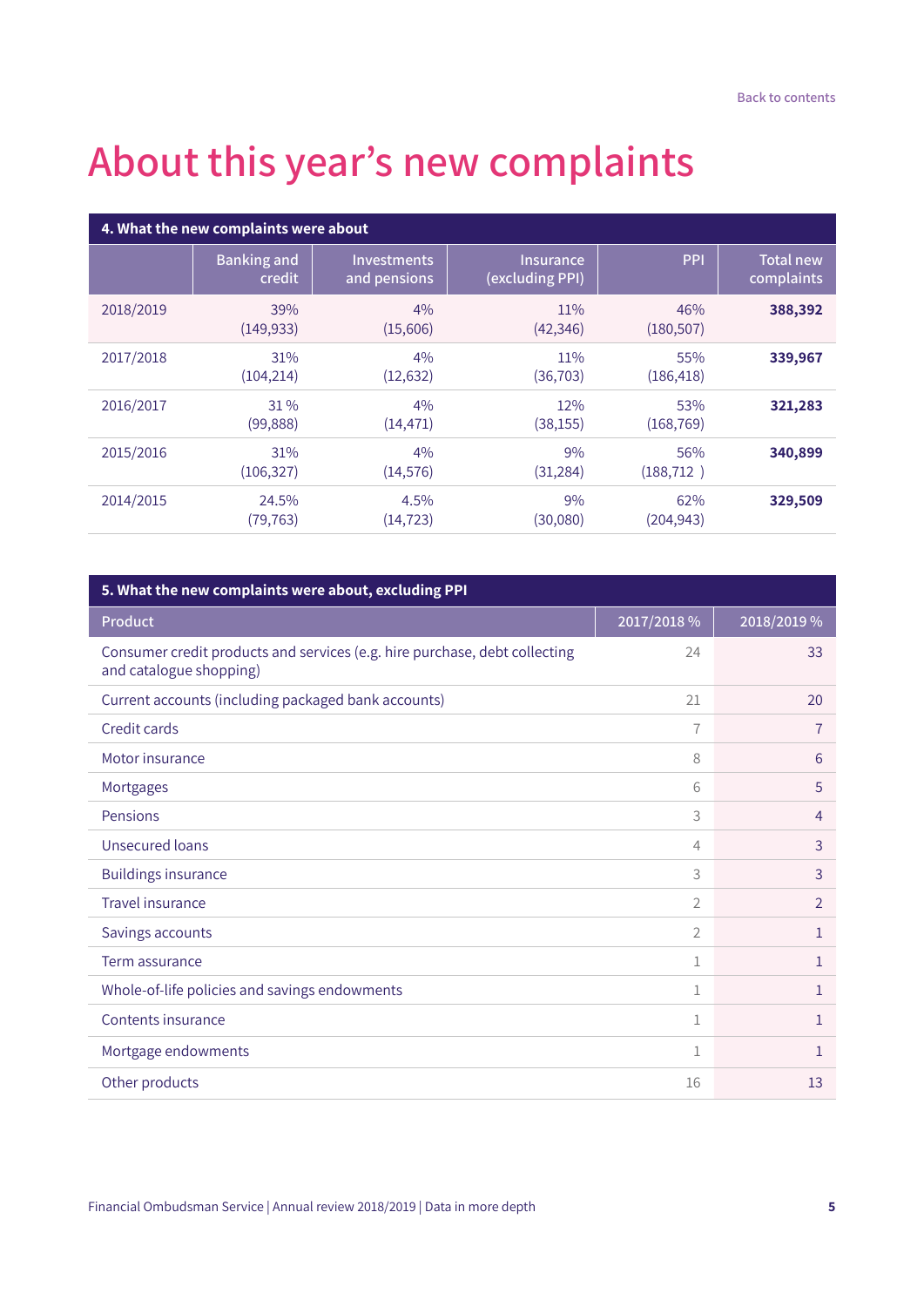<span id="page-5-0"></span>

| 6. What the new insurance complaints were about                                   |                |                |
|-----------------------------------------------------------------------------------|----------------|----------------|
| Product                                                                           | 2017/2018 %    | 2018/2019 %    |
| PPI                                                                               | 84             | 81             |
| All other insurance-related complaints<br>of which:                               | 16             | 19             |
| Motor insurance                                                                   | 32             | 31             |
| <b>Buildings insurance</b>                                                        | 13             | 16             |
| <b>Travel insurance</b>                                                           | 9              | 8              |
| Home emergency cover                                                              | 5              | $\overline{1}$ |
| Term assurance                                                                    | 5              | 5              |
| Contents insurance                                                                | 5              | $\overline{4}$ |
| Pet insurance                                                                     | 4              | 4              |
| Private medical insurance                                                         | 3              | 3              |
| Commercial vehicle and property insurance                                         | $\overline{2}$ | 3              |
| Mobile phone insurance                                                            | 3              | 3              |
| Income protection                                                                 | $\overline{2}$ | $\overline{2}$ |
| Extended warranty insurance                                                       | 3              | $\overline{2}$ |
| Critical illness insurance                                                        | $\overline{2}$ | $\overline{2}$ |
| Roadside assistance                                                               | $\overline{2}$ | $\overline{2}$ |
| Legal expenses insurance                                                          | $\overline{2}$ | $\overline{2}$ |
| Specialist insurance                                                              | 3              | $\overline{2}$ |
| Personal accident insurance                                                       | $\mathbf{1}$   | $\mathbf{1}$   |
| Card protection insurance                                                         | $\mathbf{1}$   | $\mathbf{1}$   |
| Guaranteed asset protection (GAP) insurance                                       | 1              | 1              |
| Other (including business protection, building warranty and<br>caravan insurance) | 2              | $\overline{2}$ |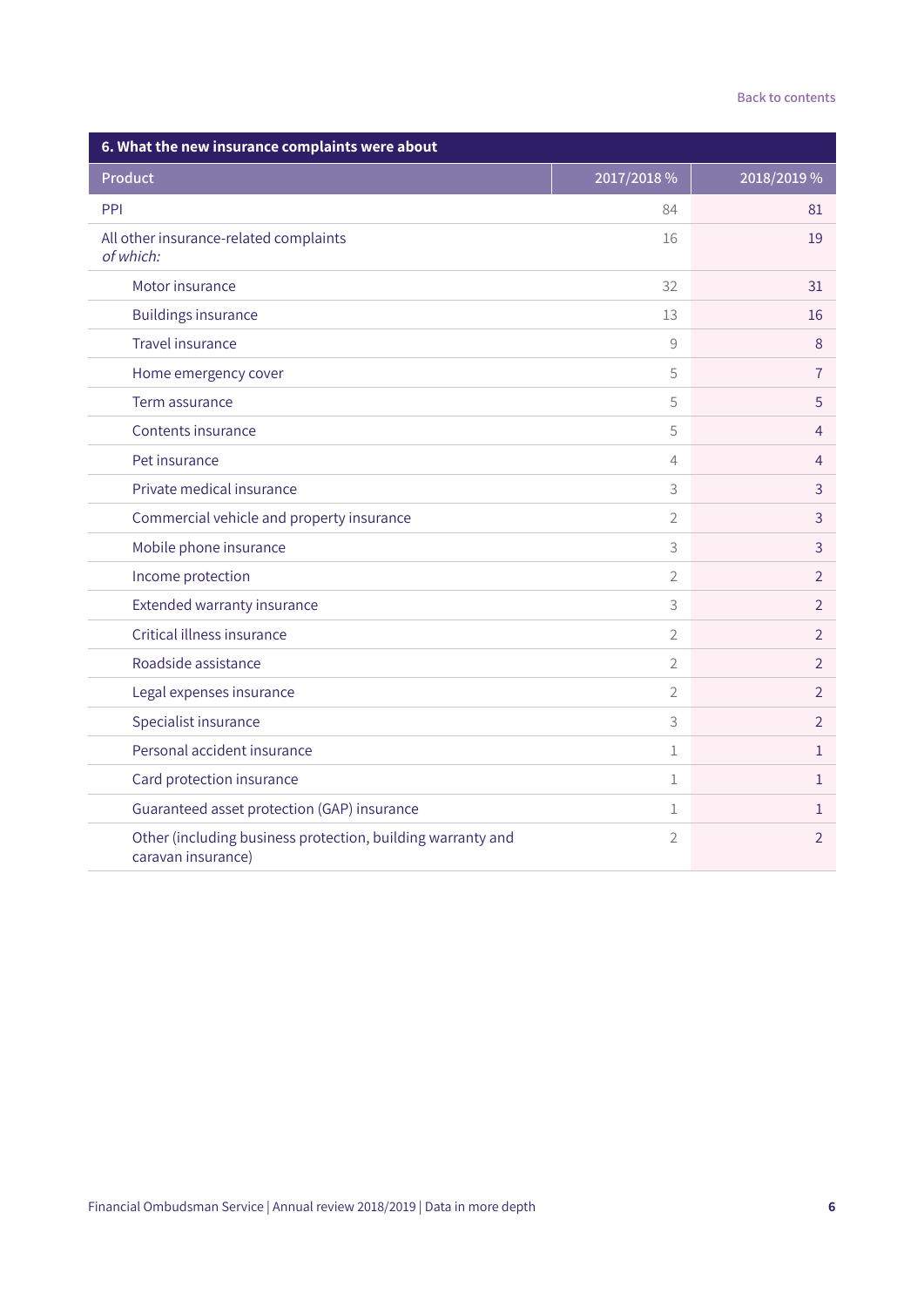<span id="page-6-0"></span>

| 7. What the new banking and credit complaints were about |                |               |
|----------------------------------------------------------|----------------|---------------|
| <b>Product</b>                                           | 2017/2018 %    | 2018/2019 %   |
| Consumer credit products and services                    | 35             | 46            |
| Current accounts (including packaged bank accounts)      | 31             | 27            |
| Credit cards                                             | 11             | 9             |
| Mortgages                                                | 9              |               |
| Unsecured loans                                          | 7              | 5             |
| Savings accounts                                         | $\overline{2}$ | $\mathcal{P}$ |
| Secured loans                                            |                | <1            |
| Other banking services                                   | 5              | 4             |

<span id="page-6-1"></span>

| 8. What the new investments and pensions complaints were about |            |                |  |
|----------------------------------------------------------------|------------|----------------|--|
| <b>Product</b>                                                 | 2017/2018% | 2018/2019 %    |  |
| Pensions                                                       | 42         | 48             |  |
| Packaged investment products                                   | 19         | 18             |  |
| Whole-of-life policies and savings endowments                  | 12         | 12             |  |
| Stockbroking                                                   | 7          |                |  |
| Mortgage endowments                                            | 9          |                |  |
| Portfolio and fund management                                  | 6          | 5              |  |
| <b>Derivatives</b>                                             | 3          | $\mathfrak{D}$ |  |
| Other general investment                                       |            | <1             |  |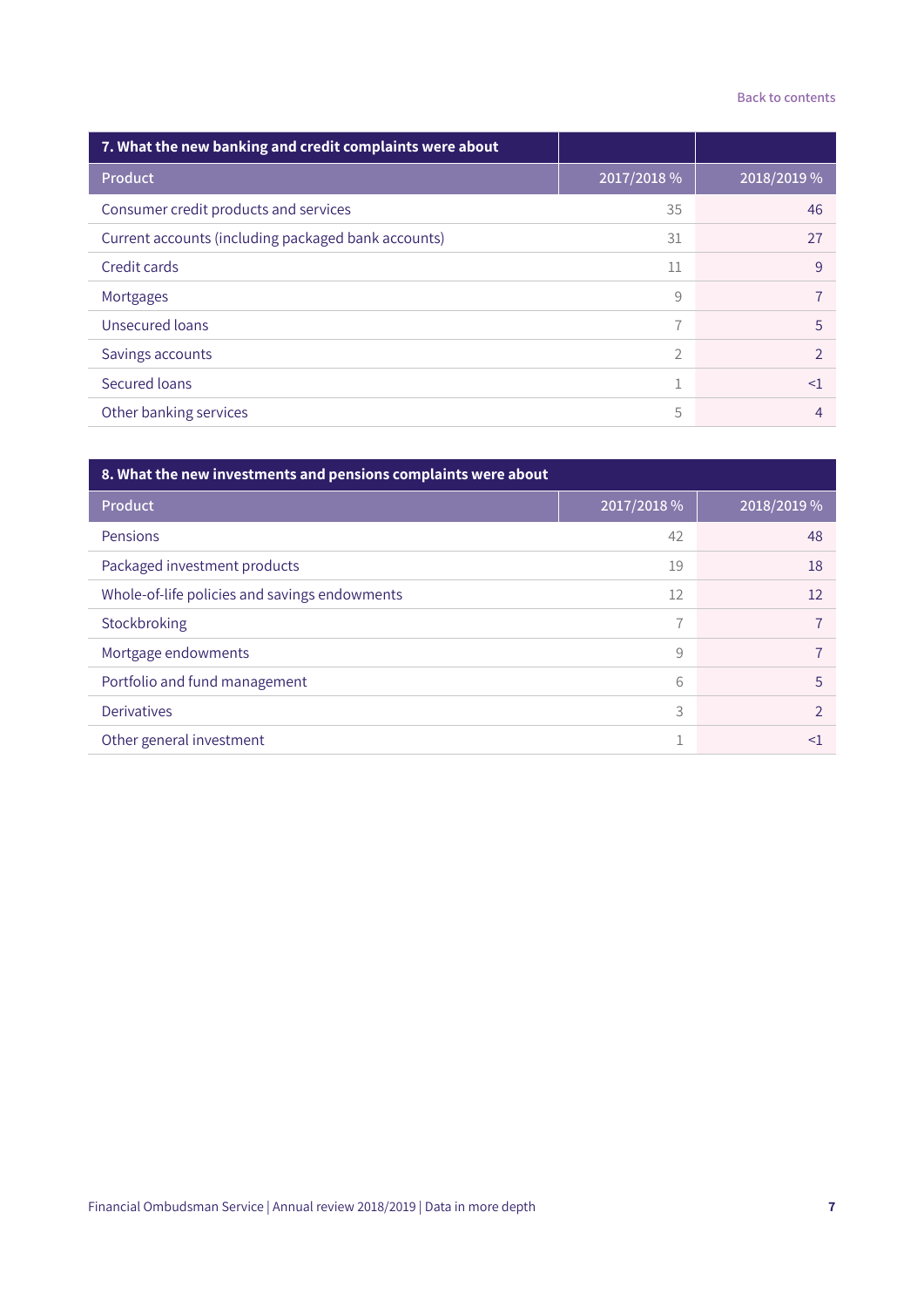| 9. Volumes of new complaints - by product                            |           |           |                        |  |
|----------------------------------------------------------------------|-----------|-----------|------------------------|--|
| Product                                                              | 2017/2018 | 2018/2019 | Year-on-year<br>change |  |
| PPI                                                                  | 186,417   | 180,507   | $-3%$<br>↓             |  |
| Consumer credit products and services<br>Including complaints about: | 36,349    | 68,758    | 89%<br>个               |  |
| Payday loans                                                         | 17,256    | 39,715    | 130%<br>个              |  |
| Hire purchase                                                        | 5,805     | 8,943     | 54%<br>个               |  |
| Instalment loans                                                     | 1,122     | 5,162     | 360%<br>个              |  |
| Point-of-sale loans                                                  | 3,613     | 4,384     | 21%<br>٠               |  |
| Catalogue shopping                                                   | 2,191     | 2,318     | 6%<br>个                |  |
| Hiring, leasing and renting                                          | 1,587     | 2,246     | 42%<br>Ϋ               |  |
| Home credit                                                          | 808       | 1,486     | 84%<br>个               |  |
| Debt collecting                                                      | 998       | 1,054     | 5%<br>个                |  |
| Credit reference agencies                                            | 1,060     | 922       | $-13%$<br>♦            |  |
| Conditional sale                                                     | 533       | 806       | 51%<br>个               |  |
| <b>Guarantor loans</b>                                               | 210       | 529       | 152%<br>个              |  |
| Store cards                                                          | 508       | 514       | 1%<br>个                |  |
| Credit broking                                                       | 202       | 199       | $-1%$<br>↓             |  |
| Logbook loans                                                        | 113       | 163       | 44%<br>个               |  |
| Debt adjusting                                                       | 135       | 111       | $-18%$<br>↓            |  |
| Debt counselling                                                     | 88        | 92        | 5%<br>个                |  |
| <b>Current accounts</b><br>Including complaints about:               | 32,392    | 41,069    | 27%<br>个               |  |
| Packaged bank accounts                                               | 11,674    | 11,375    | $-3%$<br>↓             |  |
| All other current account complaints                                 | 20,718    | 29,694    | 43%<br>个               |  |
| Credit cards                                                         | 11,073    | 13,940    | 26%<br>个               |  |
| Motor insurance                                                      | 11,887    | 12,977    | 9%<br>个                |  |
| Mortgages                                                            | 8,917     | 10,087    | 13%<br>个               |  |
| Pensions<br>Including complaints about:                              | 5,257     | 7,449     | 42%<br>个               |  |
| <b>SIPPs</b>                                                         | 2,051     | 3,811     | 86%<br>个               |  |
| Personal pension plans                                               | 1,468     | 1,571     | 7%<br>个                |  |
| Occupational pension transfers/opt out                               | 553       | 798       | 44%<br>个               |  |
| Annuities                                                            | 744       | 608       | $-18%$<br>↓            |  |
| Income draw-down                                                     | 169       | 245       | 45%<br>↑               |  |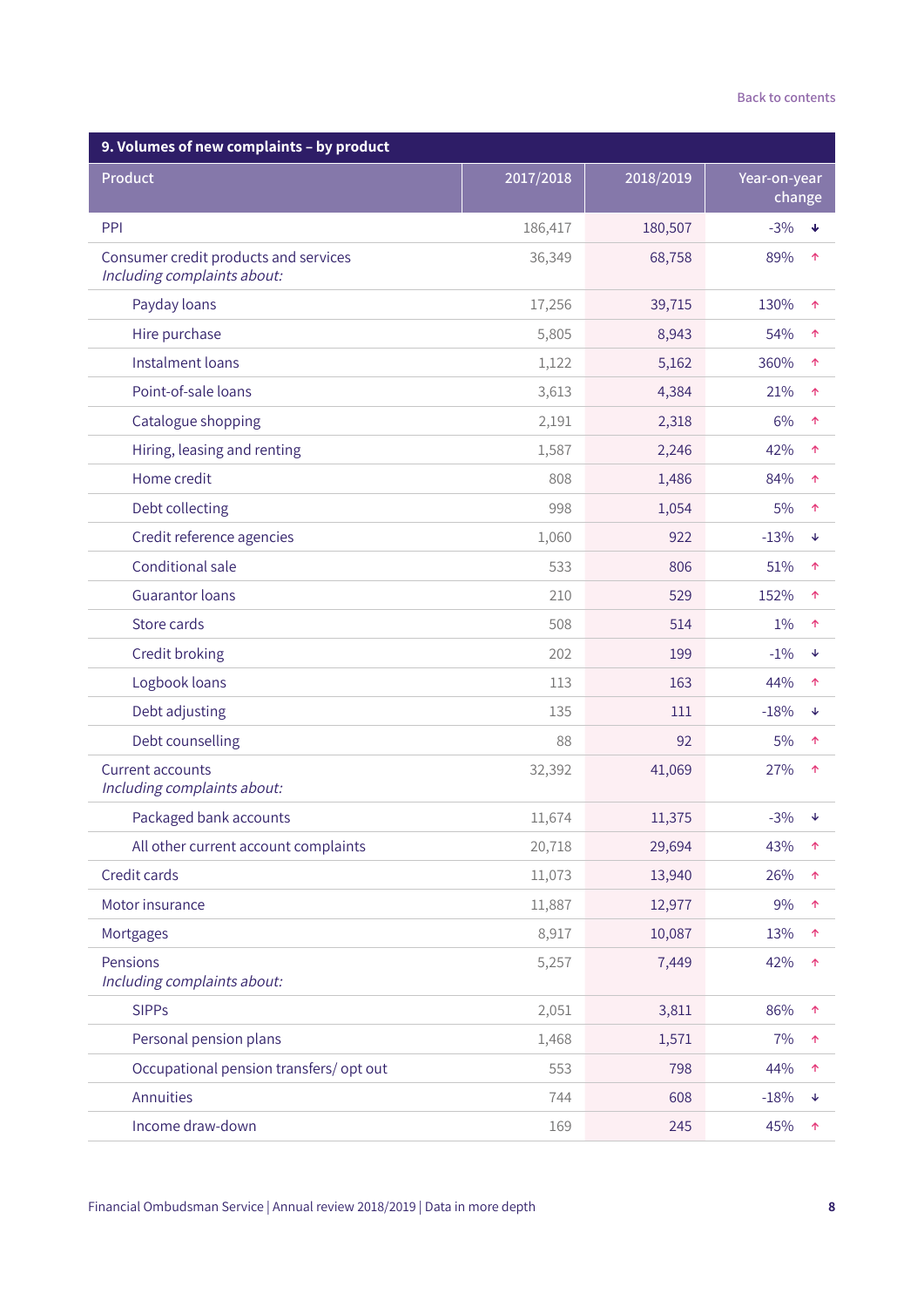| 9. Volumes of new complaints - by product (continued)              |           |           |                        |   |
|--------------------------------------------------------------------|-----------|-----------|------------------------|---|
| Product                                                            | 2017/2018 | 2018/2019 | Year-on-year<br>change |   |
| Free-standing additional voluntary contribution<br>(FSAVC) schemes | 116       | 187       | 61%                    | 个 |
| <b>SERPS</b>                                                       | 92        | 110       | 20%                    | 个 |
| SSAS - small self-administered schemes                             | 27        | 76        | 181%                   | 个 |
| <b>Unsecured loans</b>                                             | 6,909     | 6,806     | $-1\%$                 | ↓ |
| <b>Buildings insurance</b>                                         | 4,726     | 6,723     | 42%                    | 个 |
| Other banking services<br>Including complaints about:              | 5,368     | 5,871     | 9%                     | 个 |
| Debit / cash cards                                                 | 1,844     | 1,857     | 1%                     | 个 |
| Electronic payment                                                 | 1,155     | 1,493     | 29%                    | 个 |
| Money transfer                                                     | 1,222     | 1,299     | 6%                     | 个 |
| Cheque clearing                                                    | 447       | 545       | 22%                    | 个 |
| Money remittance                                                   | 305       | 276       | $-10%$                 | ↓ |
| Foreign currency                                                   | 132       | 127       | $-4%$                  | ↓ |
| Banker's reference                                                 | 47        | 94        | 100%                   | 个 |
| <b>Travel insurance</b>                                            | 3,174     | 3,581     | 13%                    | 个 |
| Investment-linked products<br>Including complaints about:          | 2,611     | 2,832     | 8%                     | 个 |
| <b>Investment ISAs</b>                                             | 1,059     | 1,541     | 46%                    | 个 |
| Unit-linked bonds                                                  | 306       | 324       | 6%                     | Ϋ |
| Investment trusts                                                  | 199       | 180       | $-10%$                 | ↓ |
| With-profits bonds                                                 | 188       | 180       | $-4%$                  | ↓ |
| Unit trusts                                                        | 121       | 153       | 26%                    | 个 |
| Capital protected structured products                              | 137       | 132       | $-4%$                  | ↓ |
| Corporate bonds                                                    | 312       | 126       | $-60%$                 | ↓ |
| Crowdfunding (investment based)                                    | 26        | 78        | 200%                   | 个 |
| <b>PEPs</b>                                                        | 92        | 77        | $-16%$                 | ↓ |
| Enterprise investment schemes                                      | 27        | 55        | 104%                   | 个 |
| Home emergency cover                                               | 1,999     | 2,751     | 38%                    | 个 |
| Savings accounts                                                   | 2,387     | 2,649     | 11%                    | 个 |
| Term assurance                                                     | 1,977     | 2,034     | 3%                     | 个 |
| Whole-of-life policies and savings endowments                      | 1,573     | 1,843     | 17%                    | 个 |
| Contents insurance                                                 | 1,743     | 1,841     | 6%                     | 个 |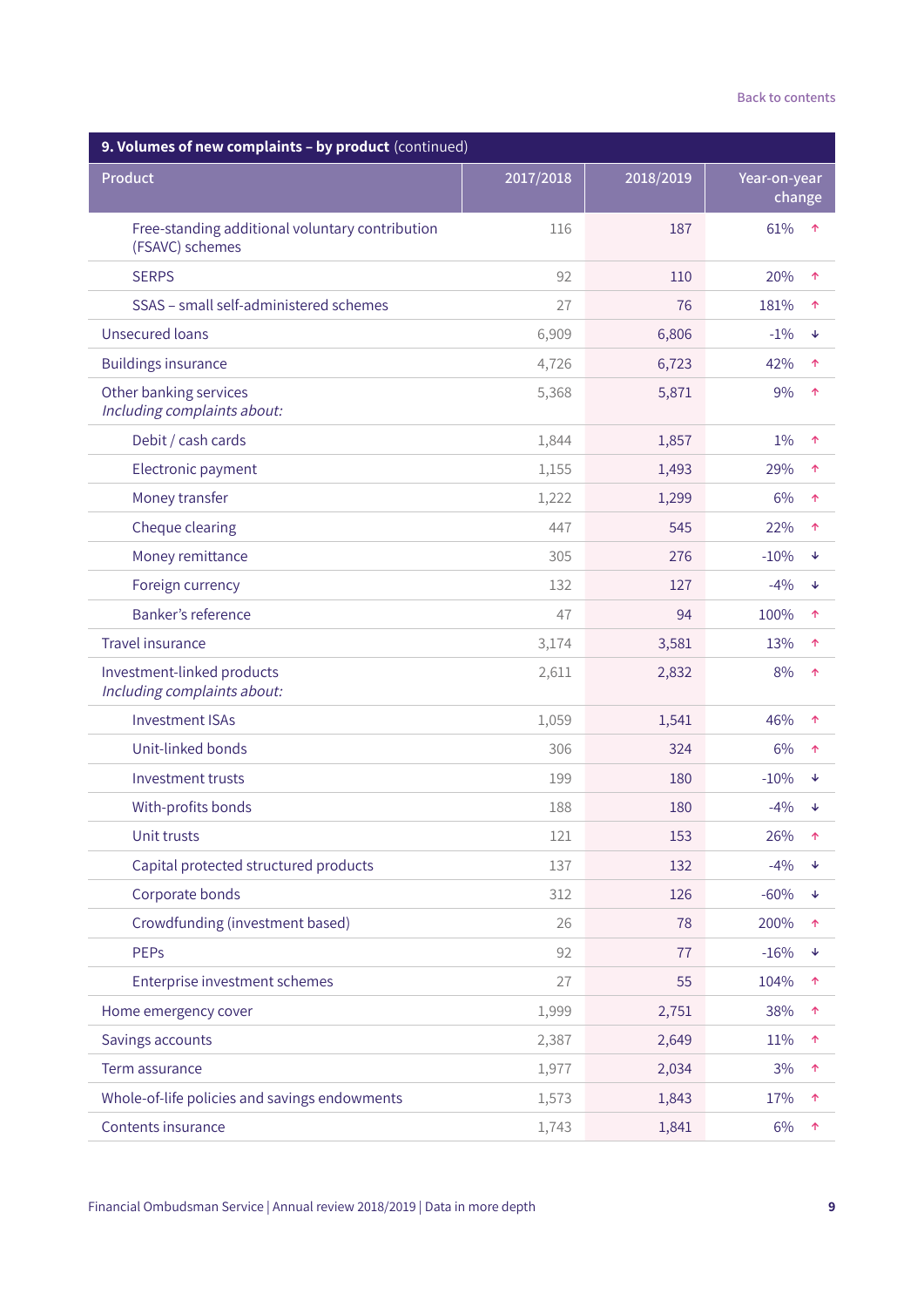<span id="page-9-0"></span>

| 9. Volumes of new complaints - by product (continued) |           |           |                        |  |
|-------------------------------------------------------|-----------|-----------|------------------------|--|
| Product                                               | 2017/2018 | 2018/2019 | Year-on-year<br>change |  |
| Pet and livestock insurance                           | 1,544     | 1,593     | 3%<br>个                |  |
| Private medical insurance                             | 1,115     | 1,277     | 15%<br>个               |  |
| Commercial vehicles and property                      | 792       | 1,166     | 47%<br>个               |  |
| Mobile phone insurance                                | 977       | 1,097     | 12%<br>个               |  |
| Stockbroking                                          | 873       | 1,069     | 22%<br>个               |  |
| Mortgage endowments                                   | 1,078     | 1,067     | $-1%$<br>↓             |  |
| Income protection                                     | 880       | 1,016     | 15%<br>个               |  |
| <b>Extended warranty insurance</b>                    | 919       | 980       | 7%<br>个                |  |
| Critical illness insurance                            | 861       | 953       | 11%<br>个               |  |
| Roadside assistance                                   | 712       | 936       | 31%<br>个               |  |
| Specialist insurance (including marine and event)     | 1,129     | 900       | $-23%$<br>↓            |  |
| Portfolio management                                  | 815       | 848       | 4%<br>个                |  |
| Legal expenses insurance                              | 699       | 835       | 19%<br>个               |  |
| <b>Secured loans</b>                                  | 781       | 655       | $-16%$<br>↓            |  |
| <b>Building warranty</b>                              | 290       | 421       | 45%<br>个               |  |
| Personal accident insurance                           | 410       | 377       | $-8%$<br>↓             |  |
| <b>Derivatives</b><br>Including complaints about:     | 402       | 376       | $-6%$<br>J.            |  |
| Spread-betting                                        | 179       | 155       | $-13%$<br>↓            |  |
| Interest-rate hedging products                        | 40        | 24        | $-40%$<br>↓            |  |
| Card protection insurance                             | 347       | 282       | $-19%$<br>↓            |  |
| Guaranteed asset protection (GAP insurance)           | 209       | 230       | 10%                    |  |
| <b>Business protection</b>                            | 189       | 206       | 9%<br>个                |  |
| Caravan insurance                                     | 119       | 165       | 39%<br>个               |  |
| <b>Total number of new complaints</b>                 | 339,967   | 388,392   | 14%<br>个               |  |
|                                                       |           |           |                        |  |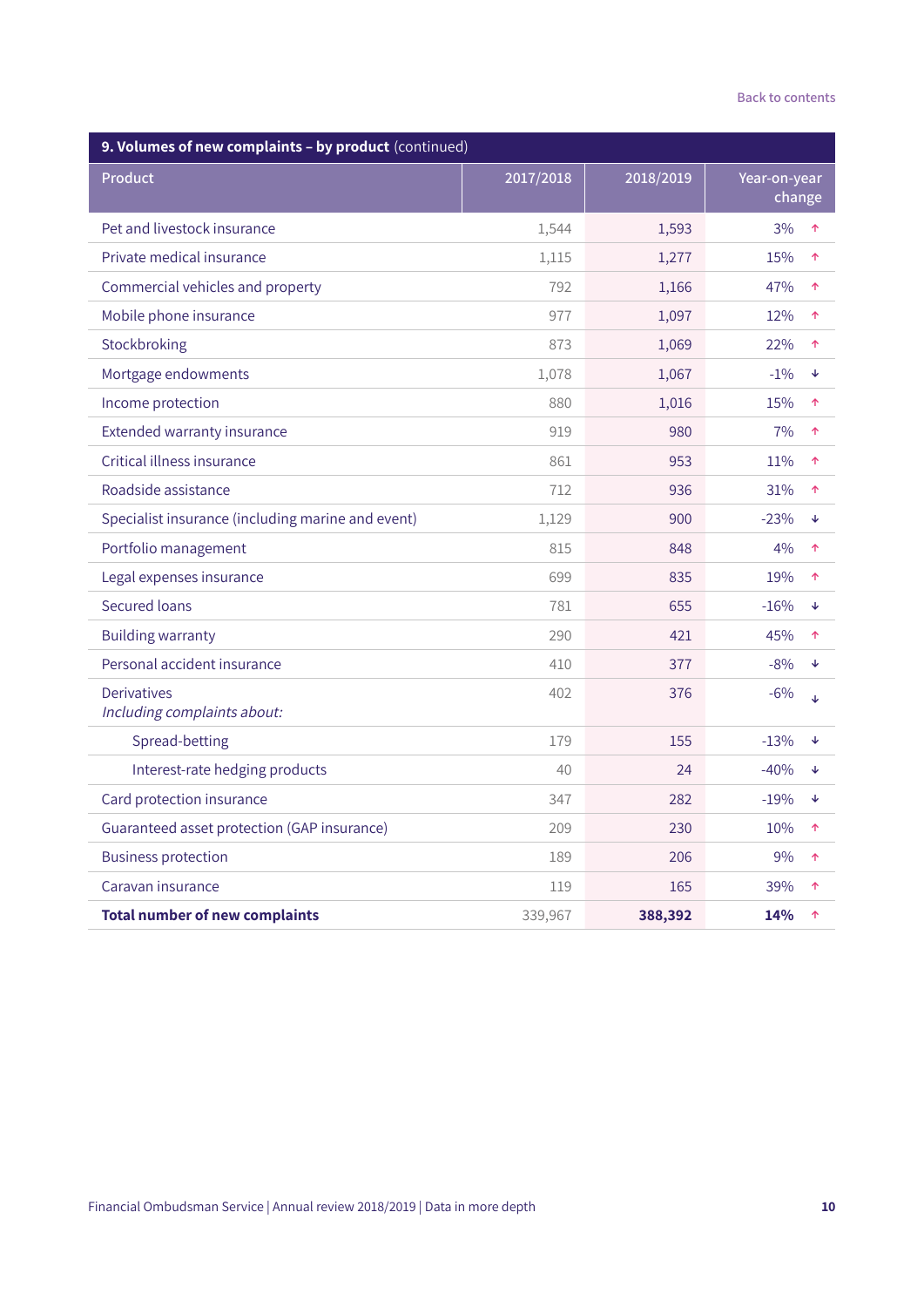<span id="page-10-0"></span>

| 10. What issues the new complaints involved                                                                                    |             |                |
|--------------------------------------------------------------------------------------------------------------------------------|-------------|----------------|
|                                                                                                                                | 2017/2018 % | 2018/2019 %    |
| <b>PPI</b> total<br>of which:                                                                                                  | 55          | 46             |
| Complaints about sales and advice                                                                                              | 87          | 90             |
| Other complaints (including claims)                                                                                            | 13          | 10             |
| <b>Banking and credit total</b><br>of which:                                                                                   | 31          | 39             |
| Complaints about administration                                                                                                | 30          | 22             |
| Complaints about sale and advice                                                                                               | 27          | 28             |
| Complaints about charges                                                                                                       | 9           | $6\phantom{1}$ |
| Complaints about transactions                                                                                                  | 8           | 6              |
| Other complaints (including online and telephone banking,<br>financial difficulties, debt recovery, and section 75 complaints) | 26          | 38             |
| Insurance (excluding PPI) total<br>of which:                                                                                   | 11          | 11             |
| Complaints about claims                                                                                                        | 58          | 60             |
| Complaints about administration                                                                                                | 24          | 21             |
| Complaints about sales and advice                                                                                              | 14          | 12             |
| Other complaints                                                                                                               | 3           | $\overline{7}$ |
| Investments and pensions total<br>of which:                                                                                    | 4           | 4              |
| Complaints about administration                                                                                                | 45          | 52             |
| Complaints about sales and advice                                                                                              | 43          | 36             |
| Other complaints                                                                                                               | 12          | 13             |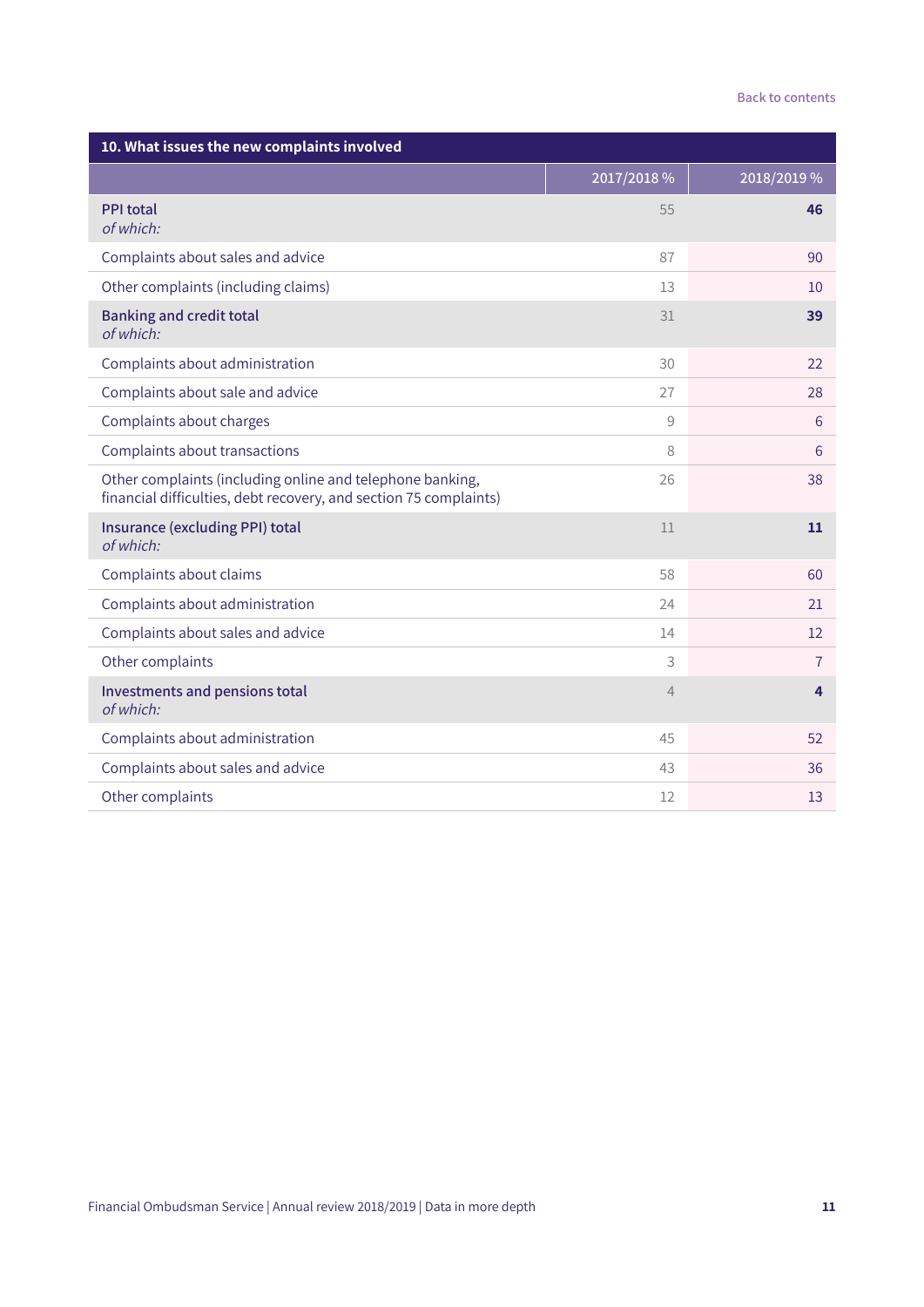<span id="page-11-0"></span>

| 11. How complaints were spread across the businesses we cover |                             |  |  |
|---------------------------------------------------------------|-----------------------------|--|--|
| Number of complaints                                          | <b>Number of businesses</b> |  |  |
| 1                                                             | 1,990                       |  |  |
| $\overline{2}$                                                | 528                         |  |  |
| 3                                                             | 239                         |  |  |
| $4 - 10$                                                      | 593                         |  |  |
| $11 - 20$                                                     | 213                         |  |  |
| $21 - 50$                                                     | 219                         |  |  |
| 51-100                                                        | 109                         |  |  |
| 101-250                                                       | 104                         |  |  |
| 251-500                                                       | 46                          |  |  |
| More than 500                                                 | 83                          |  |  |

## **About this year's resolved complaints**

<span id="page-11-1"></span>

| 12. Total complaints we resolved             |           |           |           |           |           |
|----------------------------------------------|-----------|-----------|-----------|-----------|-----------|
|                                              | 2014/2015 | 2015/2016 | 2016/2017 | 2017/2018 | 2018/2019 |
| Total resolved                               | 448.387   | 438,802   | 336,381   | 400.658   | 376,352   |
| Resolved by an ombudsman's<br>final decision | 43,185    | 39,872    | 38,619    | 32,780    | 36,954    |

| 13. What our ombudsmen's final decisions were about |                |             |  |  |
|-----------------------------------------------------|----------------|-------------|--|--|
| Product                                             | 2017/2018 %    | 2018/2019 % |  |  |
| PPI                                                 | 30             | 43          |  |  |
| Insurance (excluding PPI)                           | 24             | 17          |  |  |
| Consumer credit                                     | 15             | 10          |  |  |
| <b>Banking</b>                                      | 13             | 9           |  |  |
| Mortgages                                           | $\overline{ }$ | 5           |  |  |
| Investments                                         | $\overline{7}$ | 5           |  |  |
| Pensions                                            | 4              | 3           |  |  |
| Other                                               | $\Omega$       | 8           |  |  |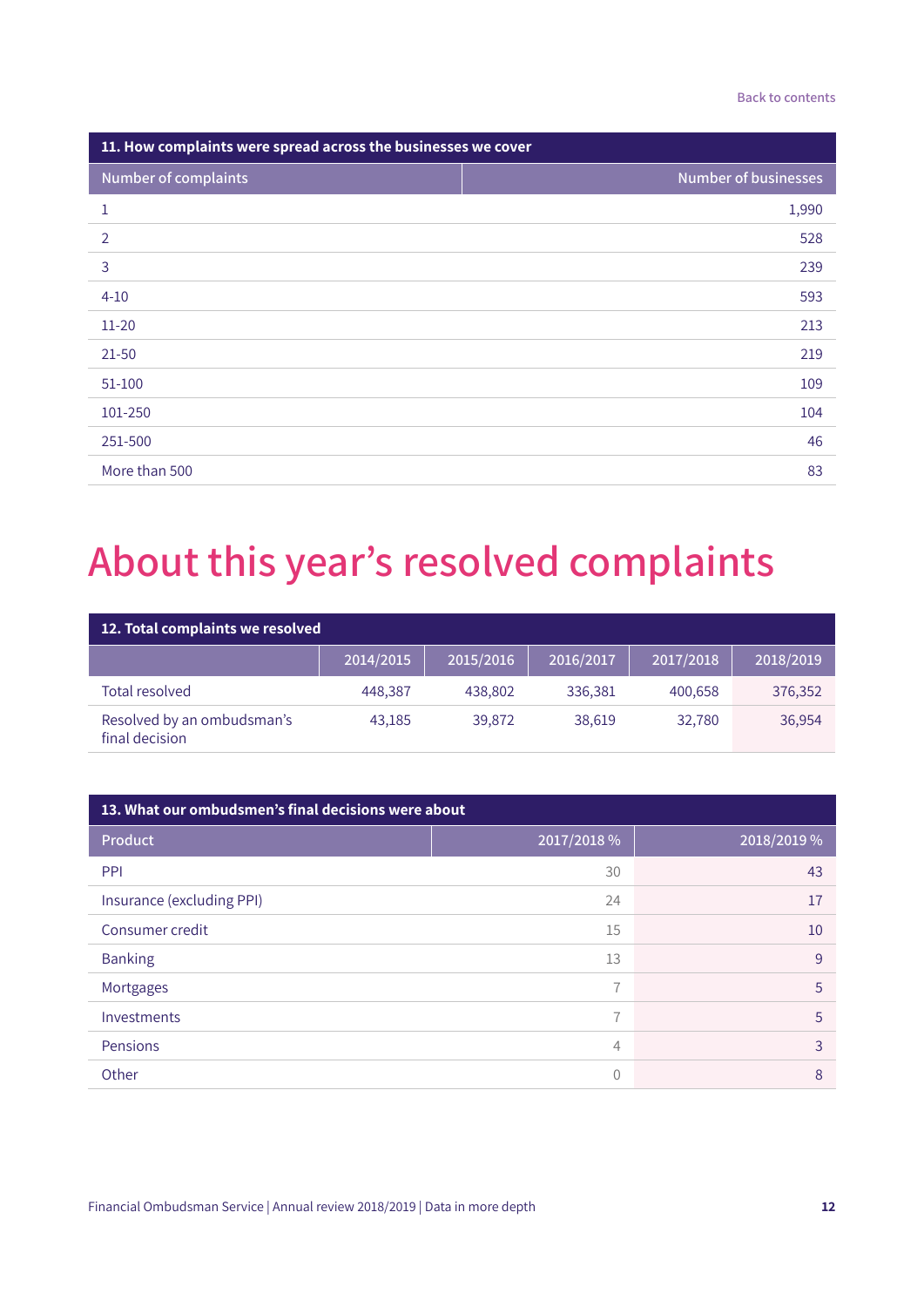| 14. Proportion of complaints in each area resolved by an ombudsman's final decision |             |             |  |  |
|-------------------------------------------------------------------------------------|-------------|-------------|--|--|
|                                                                                     | 2017/2018 % | 2018/2019 % |  |  |
| Investments                                                                         | 27          | 22          |  |  |
| Mortgages                                                                           | 22          | 20          |  |  |
| Pensions                                                                            | 21          | 27          |  |  |
| General insurance (excluding PPI)                                                   | 19          | 17          |  |  |
| Consumer credit                                                                     | 17          | 9           |  |  |
| <b>Banking</b>                                                                      | 16          | 14          |  |  |
| <b>PPI</b>                                                                          | 3           |             |  |  |

<span id="page-12-0"></span>

| $\pm$ 15. Complaints where we awarded compensation for non-financial loss (e.g. inconvenience or upset) |             |  |
|---------------------------------------------------------------------------------------------------------|-------------|--|
| 2017/2018 %                                                                                             | 2018/2019 % |  |
|                                                                                                         |             |  |

| 16. How many complaints we upheld - by product |                      |                       |  |  |
|------------------------------------------------|----------------------|-----------------------|--|--|
| Product                                        | Upheld<br>2017/2018% | Upheld<br>2018/2019 % |  |  |
| <b>Overall uphold rate</b>                     | 34                   | 28                    |  |  |
| <b>Payment protection insurance (PPI)</b>      | 36                   | 21                    |  |  |
| <b>General insurance</b>                       | 30                   | 31                    |  |  |
| <b>Buildings insurance</b>                     | 34                   | 35                    |  |  |
| Home emergency cover                           | 46                   | 45                    |  |  |
| Contents insurance                             | 27                   | 27                    |  |  |
| Critical illness insurance                     | 19                   | 16                    |  |  |
| Income protection                              | 20                   | 22                    |  |  |
| Legal expenses                                 | 29                   | 26                    |  |  |
| Motor insurance                                | 28                   | 29                    |  |  |
| Other general insurance                        | 35                   | 37                    |  |  |
| Personal accident insurance                    | 23                   | 14                    |  |  |
| Private medical insurance                      | 24                   | 20                    |  |  |
| Term assurance                                 | 14                   | 15                    |  |  |
| <b>Travel insurance</b>                        | 36                   | 34                    |  |  |
| Warranties                                     | 44                   | 48                    |  |  |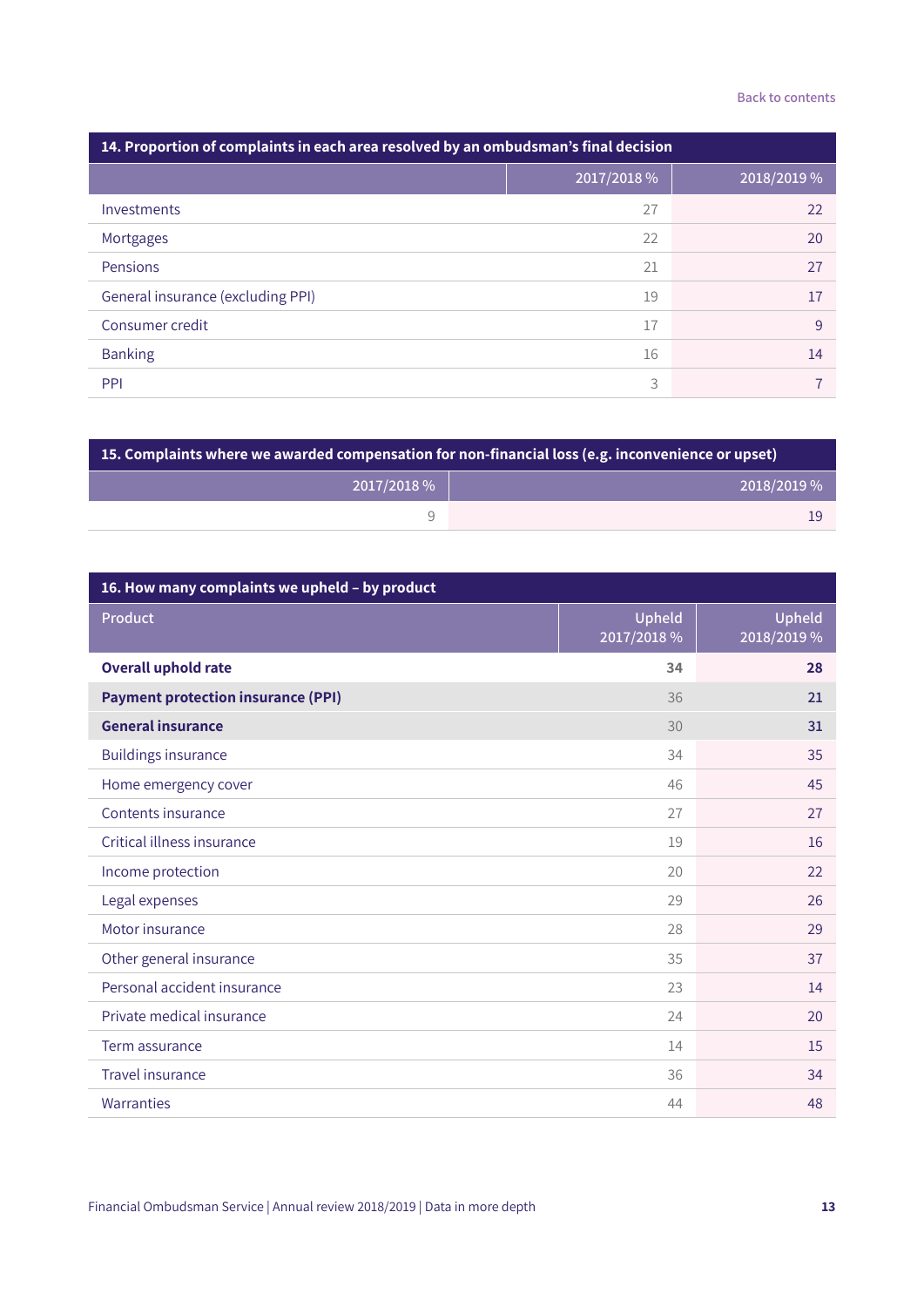<span id="page-13-0"></span>

| 16. How many complaints we upheld - by product      |                      |                       |  |  |
|-----------------------------------------------------|----------------------|-----------------------|--|--|
| Product                                             | Upheld<br>2017/2018% | Upheld<br>2018/2019 % |  |  |
| <b>Banking and credit</b>                           | 31                   | 41                    |  |  |
| Consumer credit                                     | 47                   | 50                    |  |  |
| Credit cards                                        | 28                   | 37                    |  |  |
| Current accounts (including packaged bank accounts) | 22                   | 42                    |  |  |
| Mortgages                                           | 23                   | 26                    |  |  |
| Other banking services                              | 29                   | 35                    |  |  |
| Savings accounts                                    | 28                   | 33                    |  |  |
| <b>Unsecured loans</b>                              | 28                   | 26                    |  |  |
| <b>Investments and pensions</b>                     | 28                   | 33                    |  |  |
| <b>Derivatives</b>                                  | 21                   | 18                    |  |  |
| Mortgage endowments                                 | 14                   | 18                    |  |  |
| Other general investment                            | 28                   | 44                    |  |  |
| Packaged investment products                        | 32                   | 38                    |  |  |
| Pensions                                            | 31                   | 36                    |  |  |
| Portfolio and fund management                       | 37                   | 43                    |  |  |
| Stockbroking                                        | 29                   | 42                    |  |  |
| <b>SIPPs</b>                                        | 52                   | 61                    |  |  |
| Occupational pension transfers                      | 30                   | 39                    |  |  |
| Personal pensions                                   | 28                   | 27                    |  |  |
| Whole-of-life policies and savings endowments       | 18                   | 17                    |  |  |

## **Complaints about IFAs**

<span id="page-13-1"></span>

| 17. New complaints against IFAs                                                 |           |           |
|---------------------------------------------------------------------------------|-----------|-----------|
|                                                                                 | 2017/2018 | 2018/2019 |
| New complaints                                                                  | 1,678     | 1,915     |
| As a proportion of all complaints                                               | $<1\%$    | $<1\%$    |
| Complaints where the event being complained<br>about happened over 15 years ago | 271       | 307       |
| As a proportion of all IFA complaints                                           | 16%       | 16%       |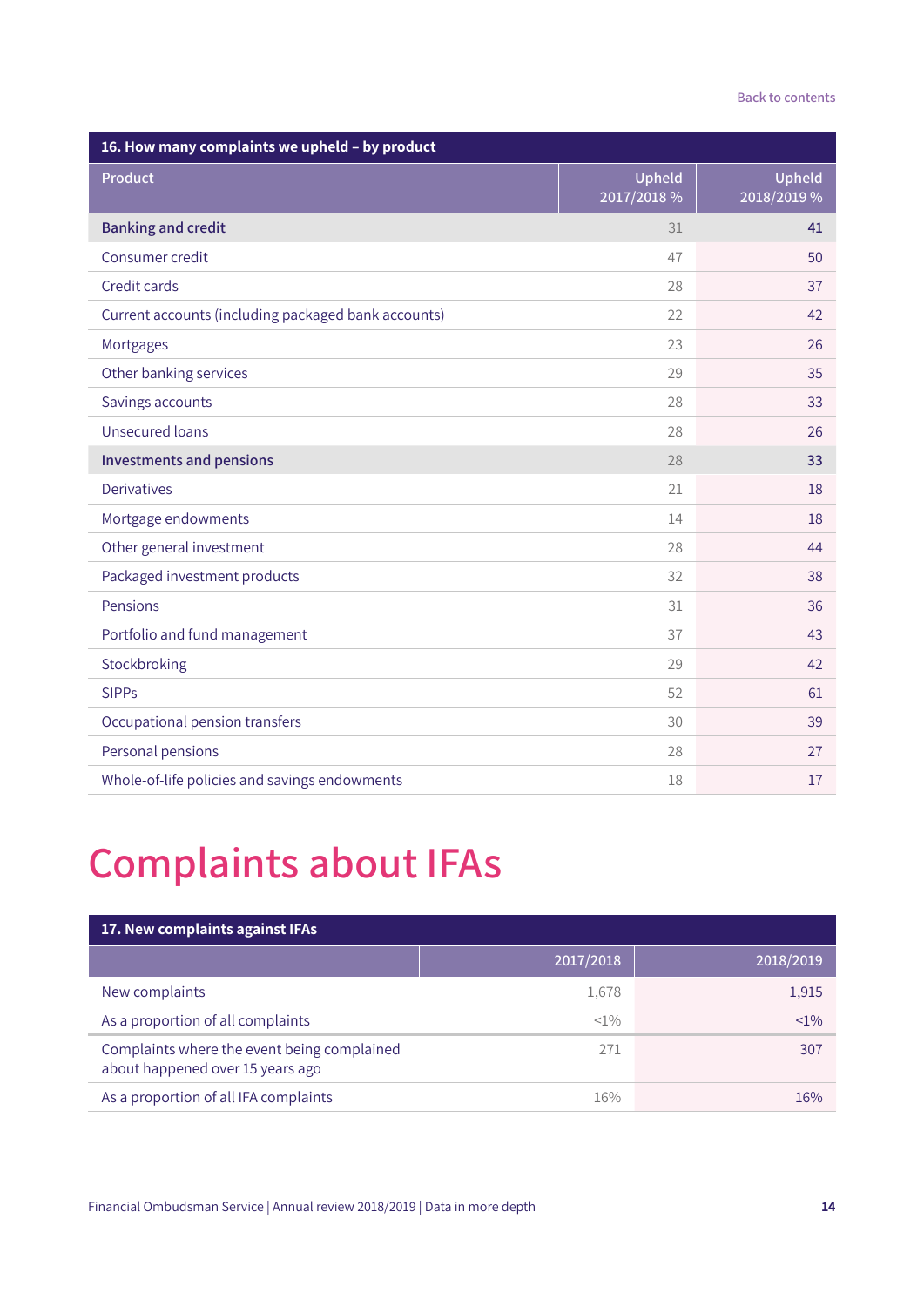<span id="page-14-0"></span>

| 18. Uphold rate for top five most complained about products in complaints against IFAs |                            |        |  |
|----------------------------------------------------------------------------------------|----------------------------|--------|--|
| <b>Product</b>                                                                         | <b>Complaints resolved</b> | Upheld |  |
| <b>SIPPS</b>                                                                           | 232                        | 62%    |  |
| Portfolio management                                                                   | 97                         | 54%    |  |
| Occupational pension transfers                                                         | 95                         | 47%    |  |
| House mortgages                                                                        | 94                         | 26%    |  |
| ISAs (not cash)                                                                        | 67                         | 37%    |  |
| <b>Total</b>                                                                           | 1,125                      | 39%    |  |

<span id="page-14-1"></span>

| 19. Uphold rate for different complaint types against IFAs |                            |        |  |
|------------------------------------------------------------|----------------------------|--------|--|
| Complaint type                                             | <b>Complaints resolved</b> | Upheld |  |
| Sales and advice                                           | 678                        | 41%    |  |
| Administration                                             | 396                        | 35%    |  |
| Other                                                      | 51                         | 29%    |  |
| <b>Total</b>                                               | 1,125                      | 39%    |  |

<span id="page-14-2"></span>

| 20. Resolved complaints where the event being complained about happened over 15 years ago |           |          |           |          |
|-------------------------------------------------------------------------------------------|-----------|----------|-----------|----------|
|                                                                                           | 2017/2018 |          | 2018/2019 |          |
|                                                                                           | Volume    | % Upheld | Volume    | % Upheld |
| Cases resolved on merit                                                                   | 137       | 27       | 121       | 35       |
| Cases we couldn't consider (for example,<br>because of $6 + 3$ time limit)                | 153       | N/A      | 164       | N/A      |
| Withdrawn or abandoned by consumer                                                        |           | N/A      | 14        | N/A      |
| <b>Total resolved cases</b>                                                               | 297       | N/A      | 299       | N/A      |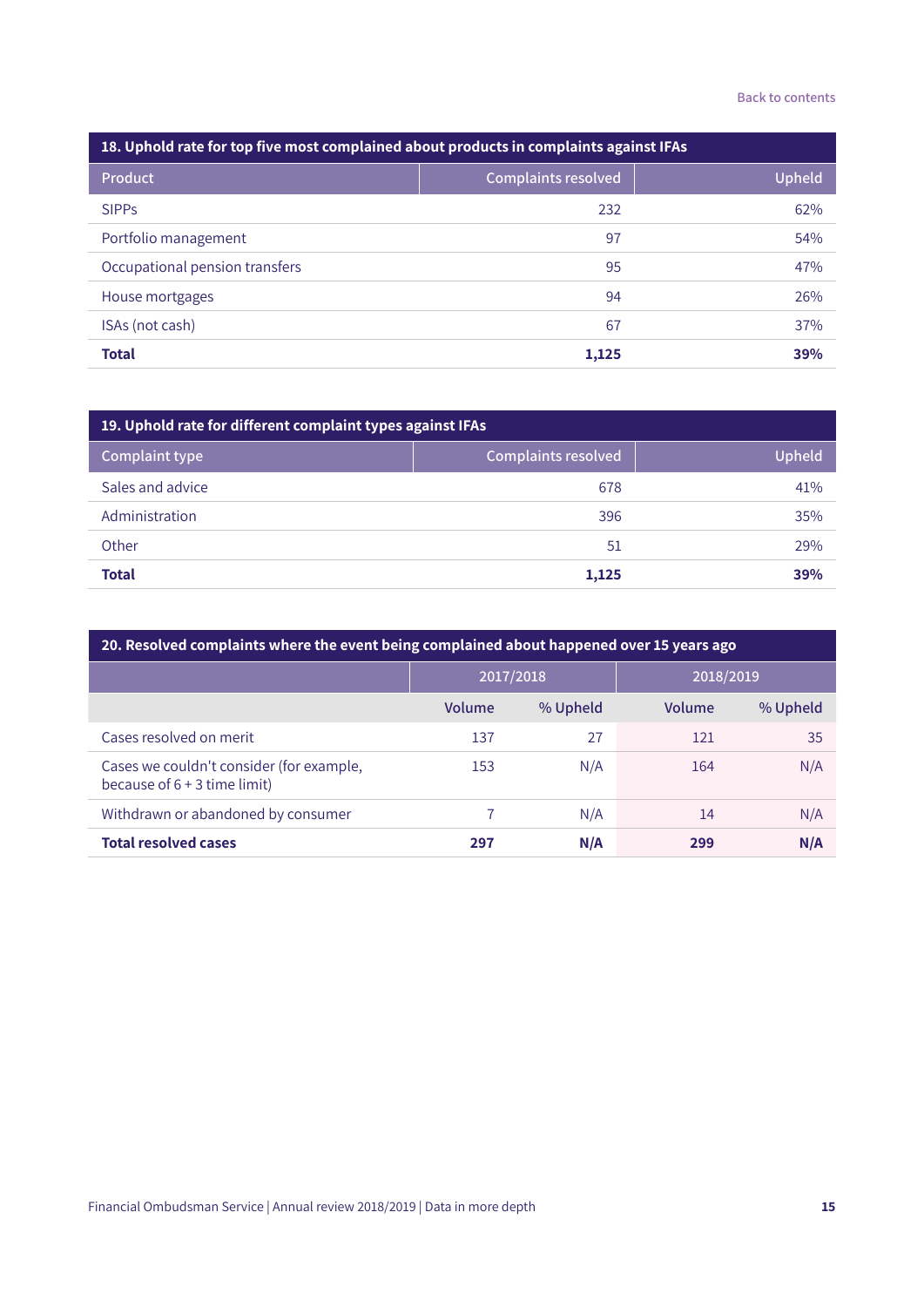## **About our service**

<span id="page-15-0"></span>

| 21. How quickly we resolved complaints |                                      |                                      |                                      |                                       |  |  |
|----------------------------------------|--------------------------------------|--------------------------------------|--------------------------------------|---------------------------------------|--|--|
|                                        | <b>Resolved within</b><br>3 months % | <b>Resolved within</b><br>6 months % | <b>Resolved within</b><br>9 months % | <b>Resolved within</b><br>12 months % |  |  |
| 2018/2019 excluding PPI<br>complaints  | 53                                   | 82                                   | 93                                   | 96                                    |  |  |
| 2018/2019 all cases                    | 60                                   | 80                                   | 87                                   | 90                                    |  |  |
| 2017/2018 excluding PPI<br>complaints  | 72                                   | 92                                   | 97                                   | 99                                    |  |  |
| 2017/2018 all cases                    | 50                                   | 65                                   | 70                                   | 74                                    |  |  |
| 2016/2017 excluding PPI<br>complaints  | 83                                   | 96                                   | 98                                   | 99                                    |  |  |
| 2016/2017 all cases                    | 65                                   | 79                                   | 84                                   | 87                                    |  |  |

<span id="page-15-1"></span>

| 22. Proportion of complaints resolved within three months - by product |             |             |  |  |  |
|------------------------------------------------------------------------|-------------|-------------|--|--|--|
| <b>Product</b>                                                         | 2017/2018 % | 2018/2019 % |  |  |  |
| Current accounts (including packaged bank accounts)                    | 82          | 69          |  |  |  |
| Credit cards                                                           | 78          | 60          |  |  |  |
| Motor insurance                                                        | 73          | 67          |  |  |  |
| Consumer credit                                                        | 62          | 27          |  |  |  |
| <b>Mortgages</b>                                                       | 74          | 60          |  |  |  |
| Investments and pensions                                               | 56          | 48          |  |  |  |
| <b>PPI</b>                                                             | 38          | 65          |  |  |  |

#### <span id="page-15-2"></span>**23. PPI complaints waiting to be resolved at 31 March – this includes complaints affected by the case of Plevin**

| How long waiting              | 2017/2018 % | 2018/2019 % |
|-------------------------------|-------------|-------------|
| Less than six months          | -47         | 50          |
| Between six months and a year | 14          |             |
| Between a year and two years  | 16          | 18          |
| Over two years                | 23          |             |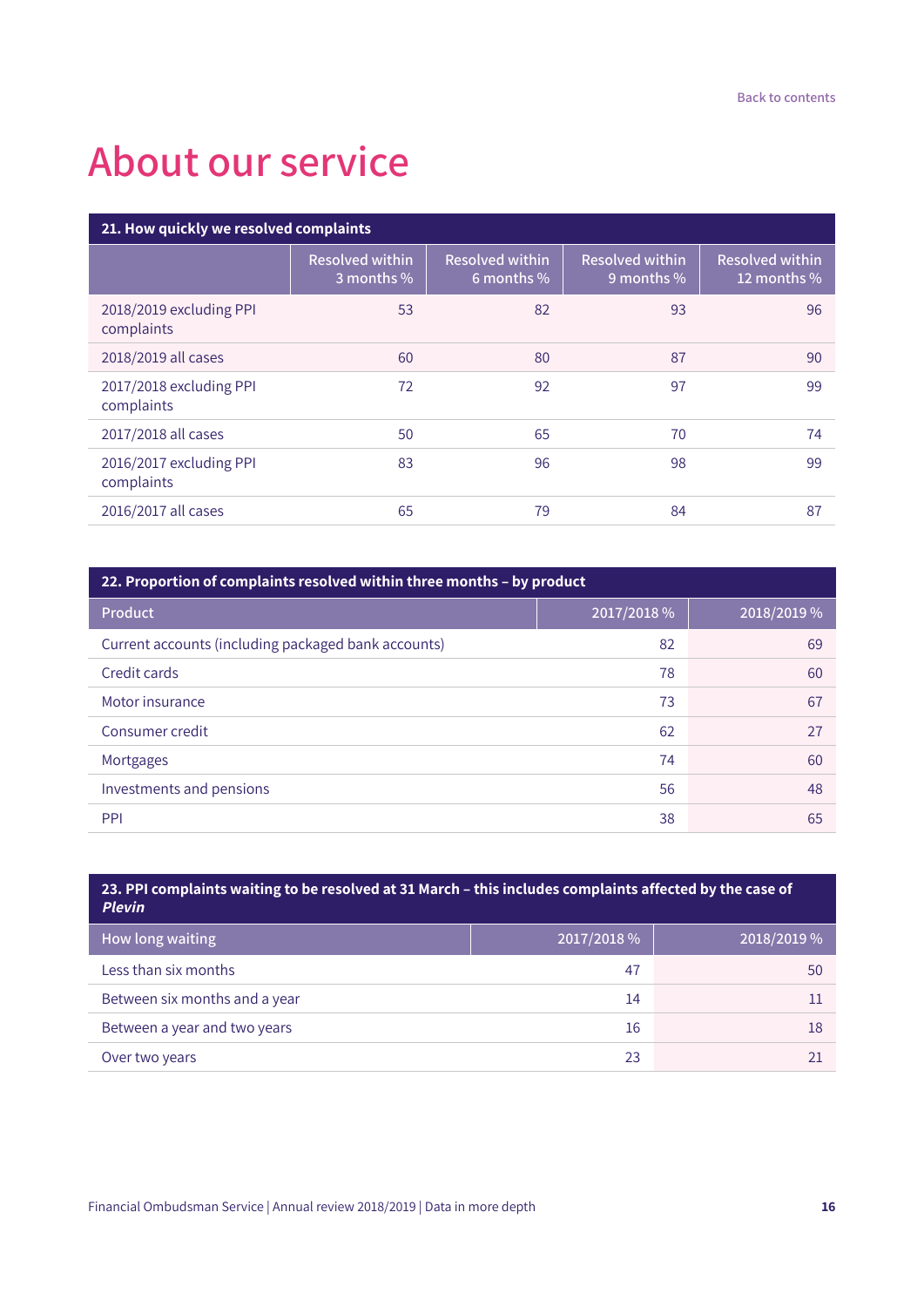<span id="page-16-0"></span>

| 24. How people who complained to us rated our service                                             |                   |                                 |                      |                   |                                 |                      |
|---------------------------------------------------------------------------------------------------|-------------------|---------------------------------|----------------------|-------------------|---------------------------------|----------------------|
|                                                                                                   |                   | 2017/2018                       |                      |                   | 2018/2019                       |                      |
|                                                                                                   | $%$ who<br>agreed | $%$ who<br>expressed<br>no view | $%$ who<br>disagreed | $%$ who<br>agreed | $%$ who<br>expressed<br>no view | $%$ who<br>disagreed |
| Problems resolved at an early stage                                                               |                   |                                 |                      |                   |                                 |                      |
| You gave me clear<br>and honest answers<br>and let me know<br>where I stood                       | 69                | 21                              | 10                   | 64                | 26                              | 11                   |
| You got to grips with<br>things and used<br>common sense                                          | 68                | 21                              | 11                   | 62                | 26                              | 12                   |
| You listened to me<br>and cared about<br>what I had to say                                        | 72                | 18                              | 10                   | 70                | 20                              | 10                   |
| Complaints we looked into in more depth, including those where an ombudsman made a final decision |                   |                                 |                      |                   |                                 |                      |
| You gave me clear<br>and honest answers<br>and let me know<br>where I stood                       | 72                | 11                              | 17                   | 67                | 14                              | 19                   |
| You got to grips with<br>things and used<br>common sense                                          | 64                | 13                              | 24                   | 58                | 15                              | 27                   |
| You listened to me<br>and cared about<br>what I had to say                                        | 68                | 10                              | 22                   | 63                | 12                              | 25                   |

<span id="page-16-1"></span>

| 25. How complaints handlers at financial businesses rated our service       |                   |                                 |                      |                   |                                 |                      |
|-----------------------------------------------------------------------------|-------------------|---------------------------------|----------------------|-------------------|---------------------------------|----------------------|
|                                                                             |                   | 2017/2018                       |                      |                   | 2018/2019                       |                      |
|                                                                             | $%$ who<br>agreed | $%$ who<br>expressed<br>no view | $%$ who<br>disagreed | $%$ who<br>agreed | $%$ who<br>expressed<br>no view | $%$ who<br>disagreed |
| You gave me clear<br>and honest answers<br>and let me know<br>where I stood | 83                | 12                              | 6                    | 81                | 13                              | 6                    |
| You got to grips<br>with things and<br>used common<br>sense                 | 78                | 10                              | 12                   | 79                | 11                              | 10                   |
| You listened to me<br>and cared about<br>what I had to say                  | 78                | 12                              | 10                   | 76                | 16                              | 8                    |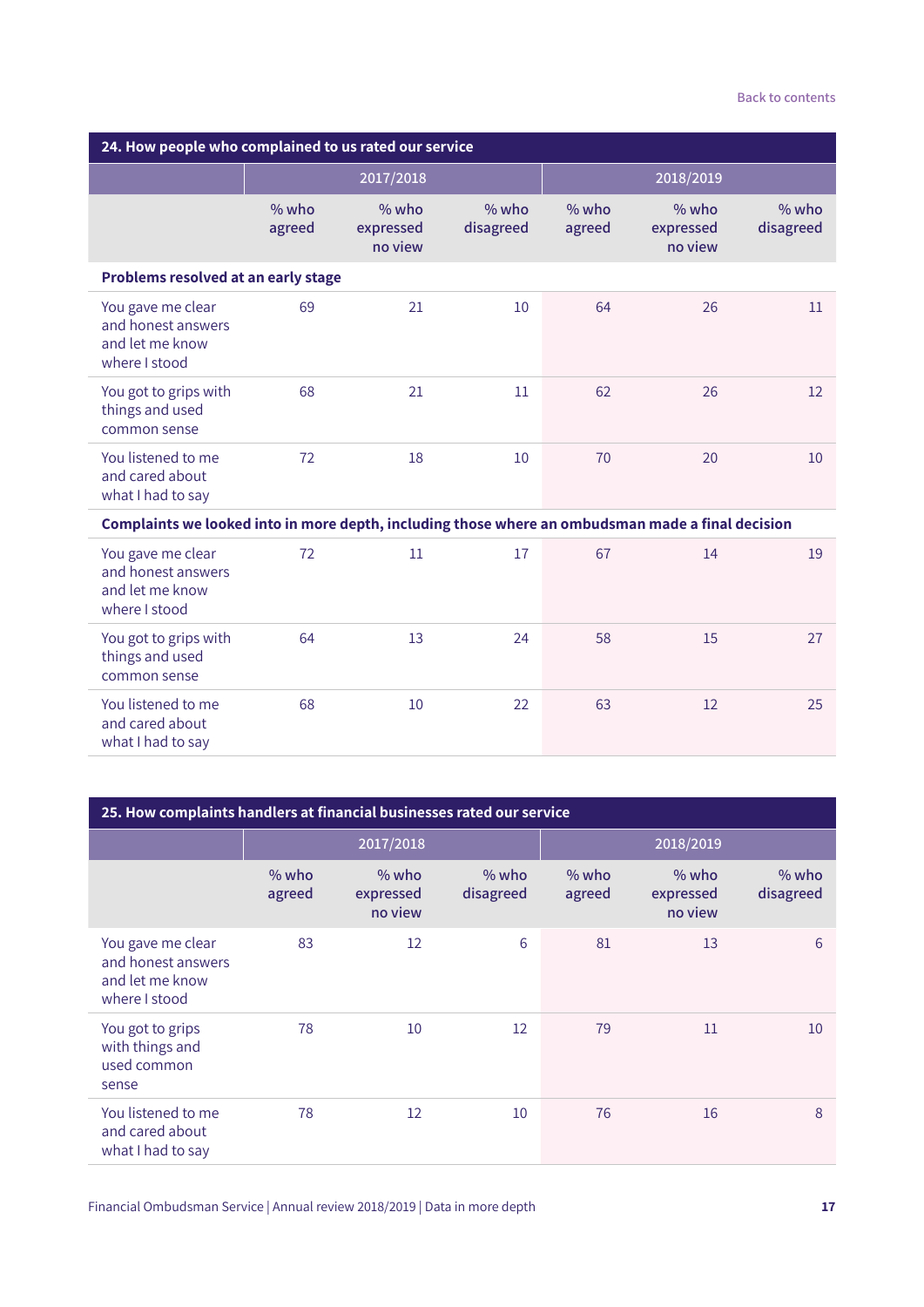<span id="page-17-0"></span>

| 26. How managers at financial businesses rated our service                                           |                   |                                 |                      |                   |                                 |                      |
|------------------------------------------------------------------------------------------------------|-------------------|---------------------------------|----------------------|-------------------|---------------------------------|----------------------|
|                                                                                                      |                   | 2017/2018                       |                      |                   | 2018/2019                       |                      |
|                                                                                                      | $%$ who<br>agreed | $%$ who<br>expressed<br>no view | $%$ who<br>disagreed | $%$ who<br>agreed | $%$ who<br>expressed<br>no view | $%$ who<br>disagreed |
| The financial<br>services industry<br>can have confidence<br>in the ombudsman<br>service             | 66                | 18                              | 17                   | 64                | 20                              | 16                   |
| Our service is good<br>value for businesses<br>who pay the levy/<br>case fees that fund<br><b>us</b> | 60                | 25                              | 14                   | 58                | 25                              | 17                   |
| Our decisions on<br>cases are fair and<br>unbiased                                                   | 60                | 21                              | 19                   | 59                | 22                              | 19                   |
| Our decisions are<br>consistent                                                                      | 53                | 23                              | 24                   | 54                | 21                              | 25                   |
| We provide a good<br>dispute resolution<br>service for<br>businesses                                 | 69                | 17                              | 13                   | 66                | 17                              | 17                   |

### **About people who used our service**

<span id="page-17-1"></span>

| 27. How people brought complaints to us                                            |                                          |                                          |                                                          |                                      |  |  |
|------------------------------------------------------------------------------------|------------------------------------------|------------------------------------------|----------------------------------------------------------|--------------------------------------|--|--|
|                                                                                    | $\frac{0}{0}$<br><b>PPI</b><br>2018/2019 | Packaged<br>bank accounts<br>2018/2019 % | <b>Consumer credit</b><br>(including STL)<br>2018/2019 % | All other<br>products<br>2018/2019 % |  |  |
| Brought the complaint themselves                                                   | 20                                       | 57                                       | 47                                                       | 84                                   |  |  |
| Asked friends and family to complain<br>on their behalf                            | $\leq 1$                                 | $\leq$ 1                                 | $\leq$ 1                                                 | <1                                   |  |  |
| Asked free consumer advice agencies<br>to complain                                 |                                          | 4                                        | 5                                                        | 9                                    |  |  |
| Asked a claims management<br>company to complain on their behalf                   | 76                                       | 33                                       | 38                                                       | 4                                    |  |  |
| Asked a professional like a lawyer<br>or accountant to complain on<br>their behalf | $\mathfrak{D}$                           | 6                                        | 10                                                       |                                      |  |  |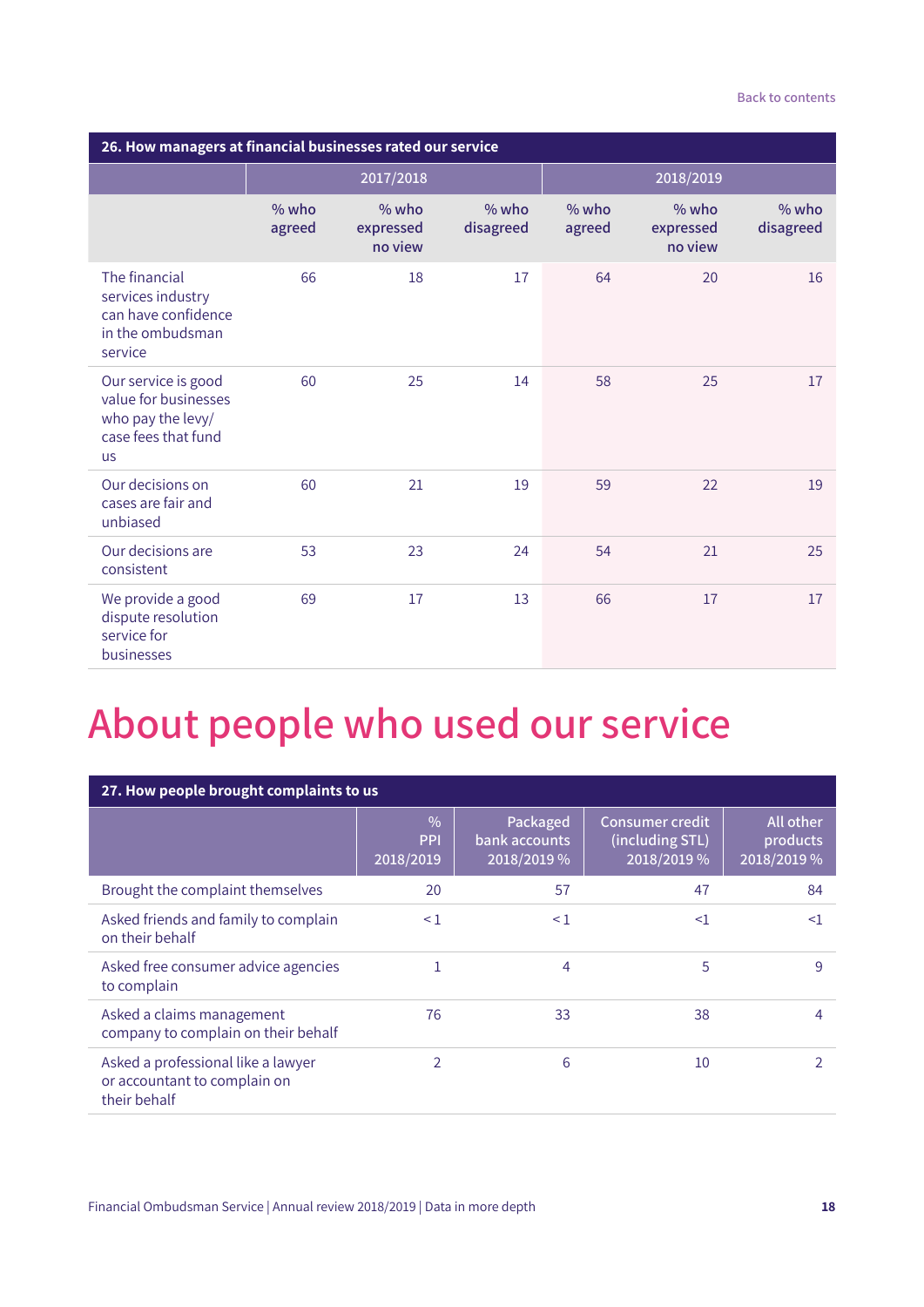<span id="page-18-0"></span>

| 28. Complaints we received from micro-enterprises<br>In 2018/2019 we could only consider complaints from micro-enterprises - businesses with an annual turnover or<br>balance sheet not exceeding 2 million euros, and with fewer than 10 employees.<br>(From April 2019, our jurisdiction increased.) |               |             |  |  |
|--------------------------------------------------------------------------------------------------------------------------------------------------------------------------------------------------------------------------------------------------------------------------------------------------------|---------------|-------------|--|--|
| Product                                                                                                                                                                                                                                                                                                | 2017/2018 %   | 2018/2019 % |  |  |
| <b>Banking</b>                                                                                                                                                                                                                                                                                         | 78            | 79          |  |  |
| Insurance (excluding PPI)                                                                                                                                                                                                                                                                              | 17            | 17          |  |  |
| Investments                                                                                                                                                                                                                                                                                            | $\mathcal{P}$ |             |  |  |
| PPI                                                                                                                                                                                                                                                                                                    | 3             |             |  |  |
| Pensions                                                                                                                                                                                                                                                                                               | $\leq$ 1      | <1          |  |  |
| <b>Total complaints</b>                                                                                                                                                                                                                                                                                | 4,302         | 5,345       |  |  |

| 29. How people said they'd heard about us                                    |             |             |  |  |  |
|------------------------------------------------------------------------------|-------------|-------------|--|--|--|
|                                                                              | 2017/2018 % | 2018/2019 % |  |  |  |
| From a financial business                                                    | 29          | 31          |  |  |  |
| On the internet                                                              | 22          | 22          |  |  |  |
| From a friend, relative or colleague                                         | 14          | 14          |  |  |  |
| In the media                                                                 | 11          | 9           |  |  |  |
| From a consumer advice agency (e.g. Trading Standards or<br>Citizens Advice) | 8           | 8           |  |  |  |
| From a claims management company                                             | 4           |             |  |  |  |
| Other/unknown                                                                | 12          | 8           |  |  |  |

<span id="page-18-1"></span>

| 30. Where people who complained to us live |                |                |  |  |  |
|--------------------------------------------|----------------|----------------|--|--|--|
| Location                                   | 2017/2018      | 2018/2019      |  |  |  |
| South East (Including Greater London)      | 26             | 26             |  |  |  |
| Midlands                                   | 21             | 20             |  |  |  |
| North West                                 | 12             | 12             |  |  |  |
| Scotland                                   | 9              | 10             |  |  |  |
| South West                                 | 9              | 10             |  |  |  |
| North East                                 | 10             | 9              |  |  |  |
| East Anglia                                | 6              | 6              |  |  |  |
| Wales                                      | 5              | 5              |  |  |  |
| Northern Ireland                           | $\overline{2}$ | $\mathfrak{D}$ |  |  |  |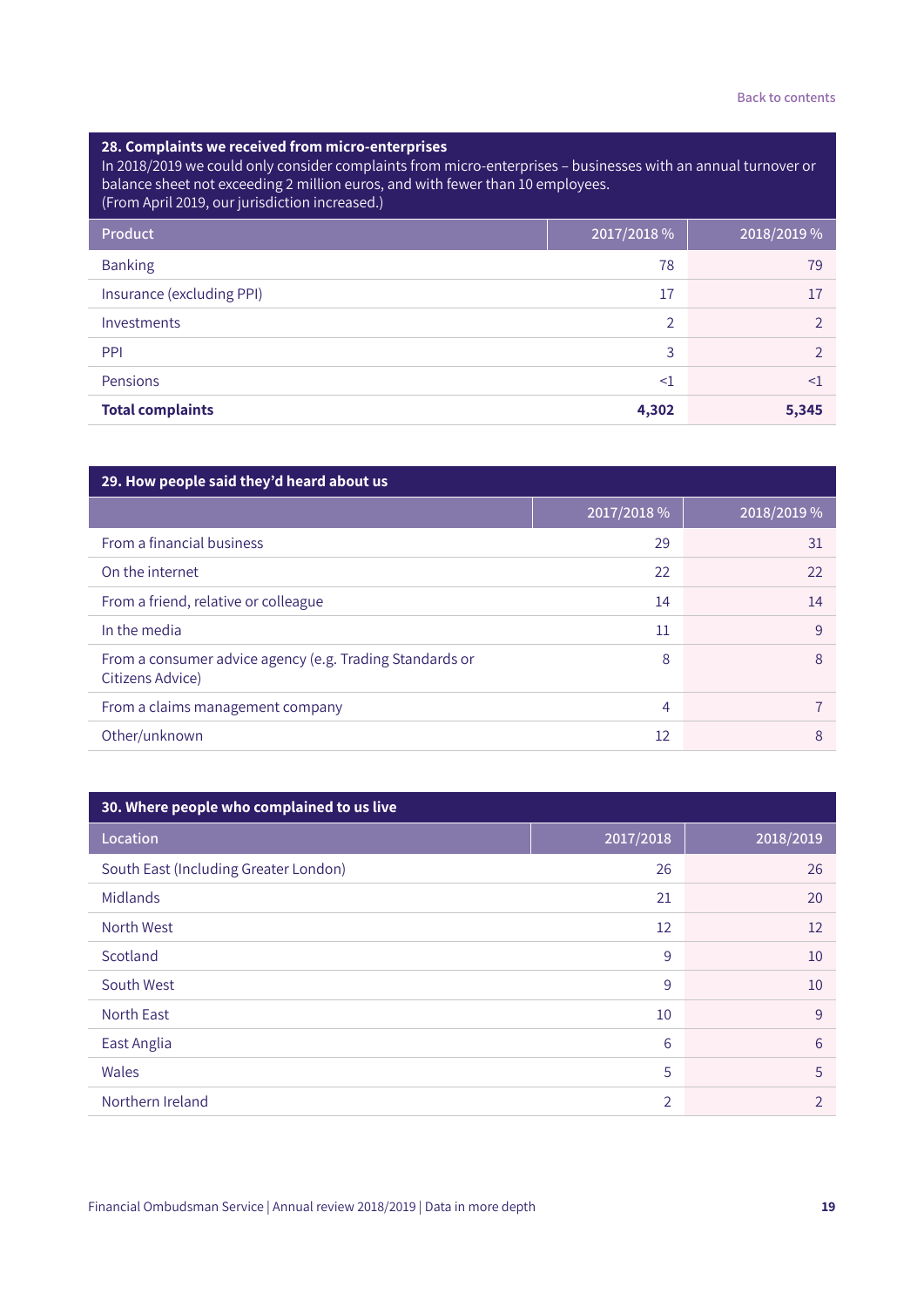<span id="page-19-0"></span>

| 31. The gender of people who complained to us |             |             |  |  |  |
|-----------------------------------------------|-------------|-------------|--|--|--|
| Gender                                        | 2017/2018 % | 2018/2019 % |  |  |  |
| Female                                        | 42          | 43          |  |  |  |
| Male                                          | 57          | 57          |  |  |  |
| Other                                         | <1          |             |  |  |  |

<span id="page-19-1"></span>

| 32. The ethnic backgrounds of people who complained to us |             |             |  |  |  |
|-----------------------------------------------------------|-------------|-------------|--|--|--|
| <b>Background</b>                                         | 2017/2018 % | 2018/2019 % |  |  |  |
| White                                                     | 88          | 92          |  |  |  |
| <b>Black or Black British</b>                             | 6           |             |  |  |  |
| Asian or Asian British                                    | 4           |             |  |  |  |
| Mixed                                                     |             |             |  |  |  |
| Other ethnic background                                   |             |             |  |  |  |

<span id="page-19-2"></span>

| 33. The ages of people who complained to us |             |             |
|---------------------------------------------|-------------|-------------|
| Age                                         | 2017/2018 % | 2018/2019 % |
| Under 25                                    | 2           | っ           |
| 25 to 34                                    | 10          | 11          |
| 35 to 44                                    | 22          | 21          |
| 45 to 54                                    | 30          | 29          |
| 55 to 65                                    | 22          | 23          |
| Over <sub>65</sub>                          | 14          | 15          |

<span id="page-19-3"></span>

| 34. What people of different ages complained about |                                     |                                          |                                              |                                            |
|----------------------------------------------------|-------------------------------------|------------------------------------------|----------------------------------------------|--------------------------------------------|
| Age<br>group                                       | Most complained-<br>about product % | 2nd most<br>complained-about<br>product% | 3rd most<br>complained-about product<br>$\%$ | Other<br>products<br>complained<br>about % |
| Under 25                                           | Current accounts 25                 | Payday loans 20                          | Car/motorbike insurance 17                   | 38                                         |
| 25 to 34                                           | Payday loans 37                     | Current accounts 11                      | PPI <sub>8</sub>                             | 44                                         |
| 35 to 44                                           | <b>PPI 44</b>                       | Payday loans 16                          | Current accounts 7                           | 33                                         |
| 45 to 54                                           | PPI 62                              | Payday loans 6                           | Current accounts 5                           | 27                                         |
| 55 to 64                                           | <b>PPI 63</b>                       | Current accounts 5                       | Credit cards 3                               | 29                                         |
| Over <sub>65</sub>                                 | <b>PPI 56</b>                       | Current accounts 7                       | Credit cards 3                               | 34                                         |

Financial Ombudsman Service | Annual review 2018/2019 | Data in more depth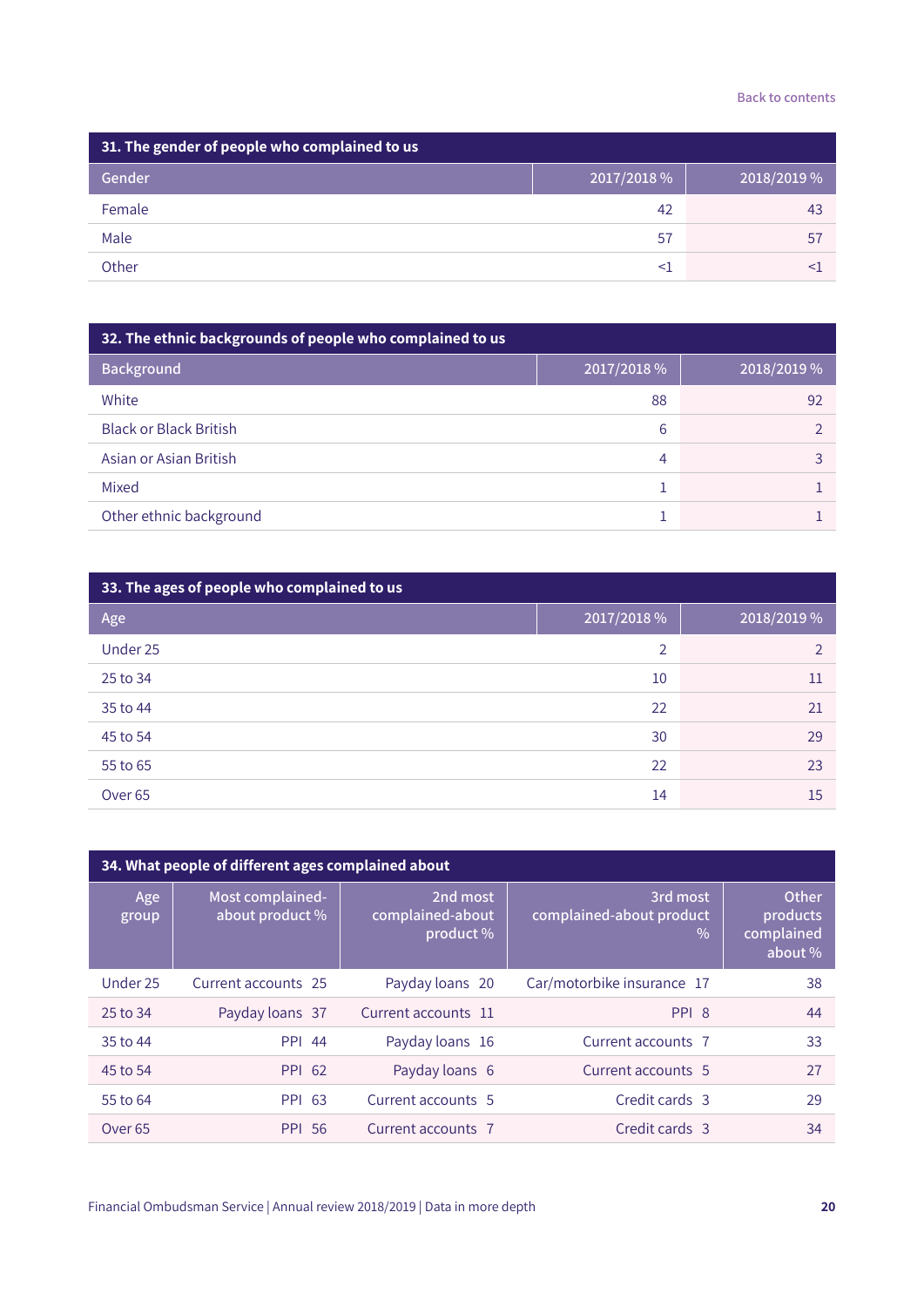<span id="page-20-0"></span>

| 35. The socio-economic background of people who complained to us this year |                                     |                                     |                |
|----------------------------------------------------------------------------|-------------------------------------|-------------------------------------|----------------|
|                                                                            | AB professional and<br>managerial % | C1/C2 skilled and<br>semi-skilled % | DE unskilled % |
| 2018/2019                                                                  | 37                                  | 54                                  | 8              |
| 2017/2018                                                                  | 41                                  | 51                                  | 8              |
| 2016/2017                                                                  | 38                                  | 52                                  | 10             |
| 2015/2016                                                                  | 31                                  | 56                                  | 13             |
| 2014/2015                                                                  | 33                                  | 58                                  | q              |

<span id="page-20-1"></span>

| 36. What people from different socio-economic backgrounds complained about this year |                                     |                                     |                |
|--------------------------------------------------------------------------------------|-------------------------------------|-------------------------------------|----------------|
| <b>Product</b>                                                                       | AB professional and<br>managerial % | C1/C2 skilled and<br>semi-skilled % | DE unskilled % |
| <b>PPI</b>                                                                           | 51                                  | 61                                  | 72             |
| <b>Bank accounts</b>                                                                 | 14                                  | 10                                  | 10             |
| Loans                                                                                | 9                                   | 9                                   |                |
| Consumer credit                                                                      | 5                                   | 5                                   | 4              |
| Investments and pensions                                                             | 5                                   | 4                                   |                |
| Motor and household insurance                                                        | 8                                   | 6                                   |                |
| Other                                                                                | 8                                   | 6                                   |                |
|                                                                                      |                                     |                                     |                |

<span id="page-20-2"></span>

| 37. The occupational status of people who complained to us |             |             |  |
|------------------------------------------------------------|-------------|-------------|--|
| <b>Status</b>                                              | 2017/2018 % | 2018/2019 % |  |
| Employed                                                   | 46          | 51          |  |
| Retired                                                    | 36          | 33          |  |
| Self-employed / running own business                       | 13          |             |  |
| Other (including studying and unemployed)                  | 5           |             |  |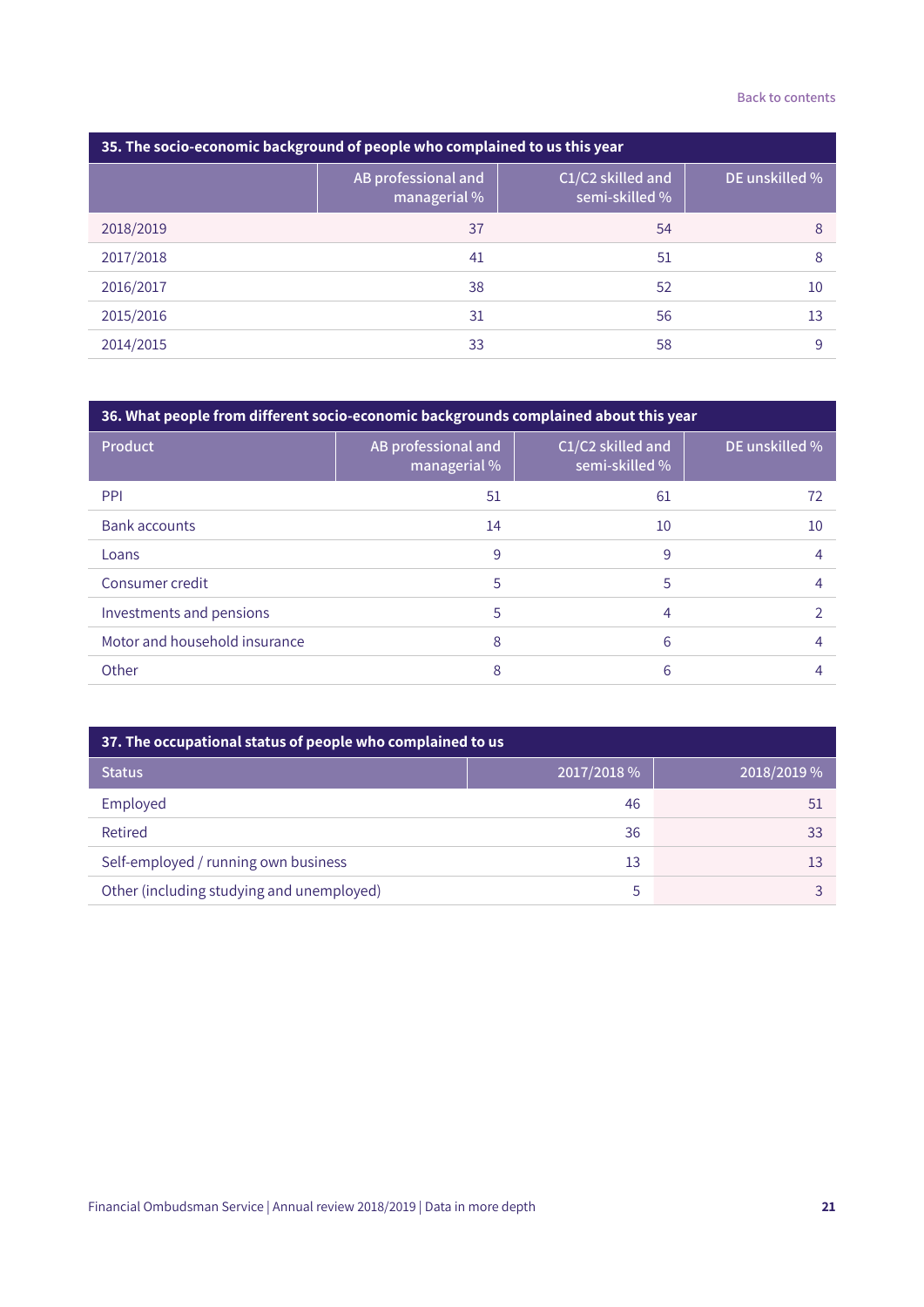<span id="page-21-0"></span>

| 38. The occupational background of employed people who complained to us                    |             |             |
|--------------------------------------------------------------------------------------------|-------------|-------------|
|                                                                                            | 2017/2018 % | 2018/2019 % |
| Managers and officials                                                                     | 24          | 25          |
| Skilled trades (for example, electricians, plumbers, mechanics)                            | 23          | 25          |
| Administrative and secretarial                                                             | 15          | 18          |
| Professionals                                                                              | 18          | 12          |
| Personal services (for example, care assistants, dental nurses)                            | 7           |             |
| Process and plant work (for example, machinery operatives,<br>assembly-line workers)       | 7           |             |
| Sales and customer service                                                                 | 5           | 4           |
| Elementary occupations (for example, hotel and bar staff, farm<br>workers, postal workers) | T           | 2           |

<span id="page-21-1"></span>

| 39. Awareness of the ombudsman service                                                                          |             |             |
|-----------------------------------------------------------------------------------------------------------------|-------------|-------------|
| Level of awareness                                                                                              | 2017/2018 % | 2018/2019 % |
| People who didn't recognise our name or know who we were                                                        | 12          | 9           |
| People who could name us without any prompting                                                                  | 20          | 20          |
| People who did not specifically mention our name without<br>prompting, but said they had meant us when prompted | ۰           | 14          |
| People who said they definitely knew of us when they were told<br>our name                                      | 49          | 43          |
| People who said they may have heard of us when they were told<br>our name                                       | 19          | 15          |
| <b>Total awareness</b>                                                                                          | 88          | 91          |

| 40. Awareness of the ombudsman service among different groups of people |             |             |
|-------------------------------------------------------------------------|-------------|-------------|
| Group                                                                   | 2017/2018 % | 2018/2019 % |
| Men                                                                     | 92          | 93          |
| Women                                                                   | 84          | 89          |
| 18 to 24 year olds                                                      | 64          | 68          |
| 25 to 44 year olds                                                      | 87          | 89          |